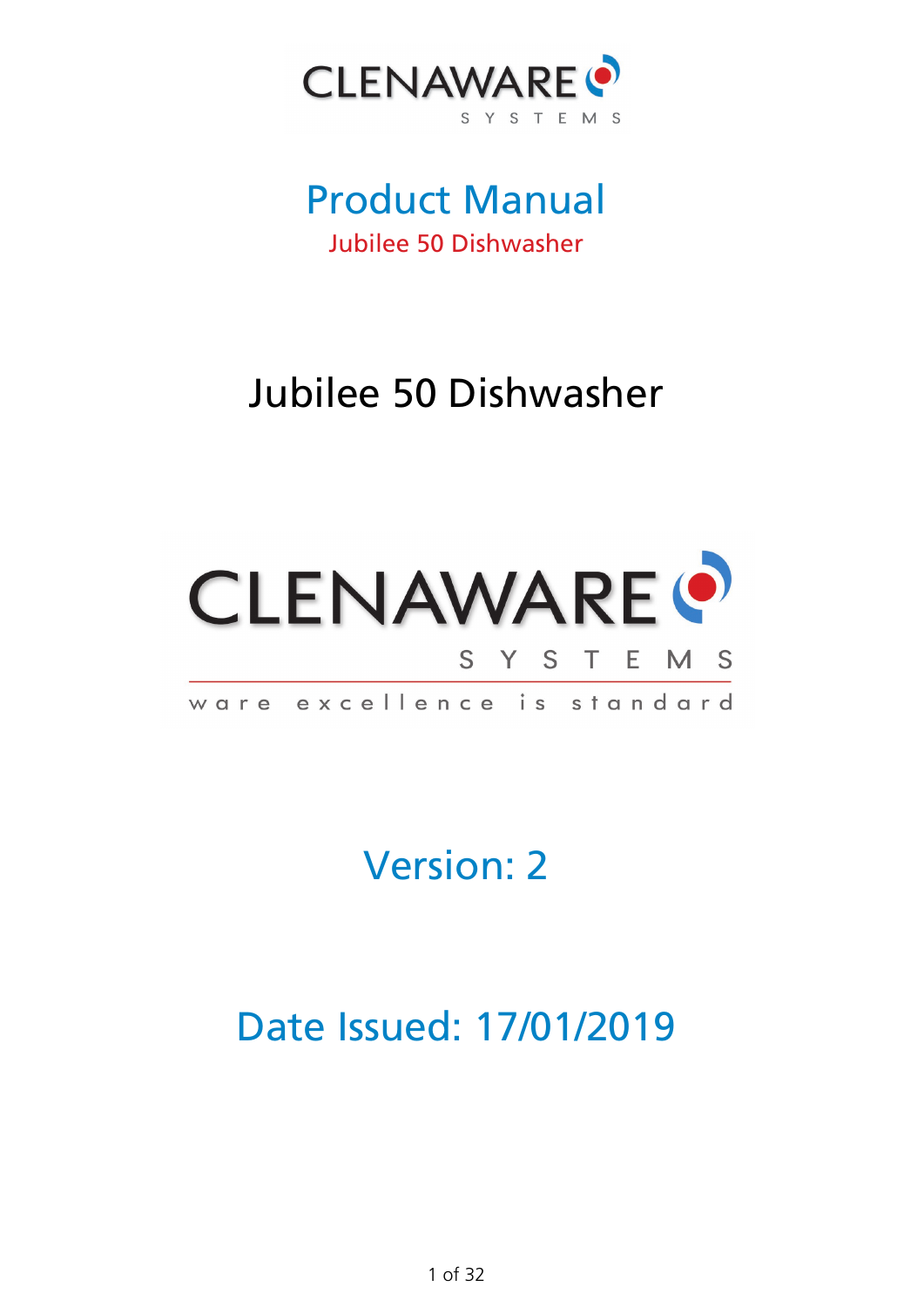

# Index

# CS-A0035 - Jubilee 50 Dishwasher - 30 Amp CS-A0037 - Jubilee 50 Dishwasher - 3 Phase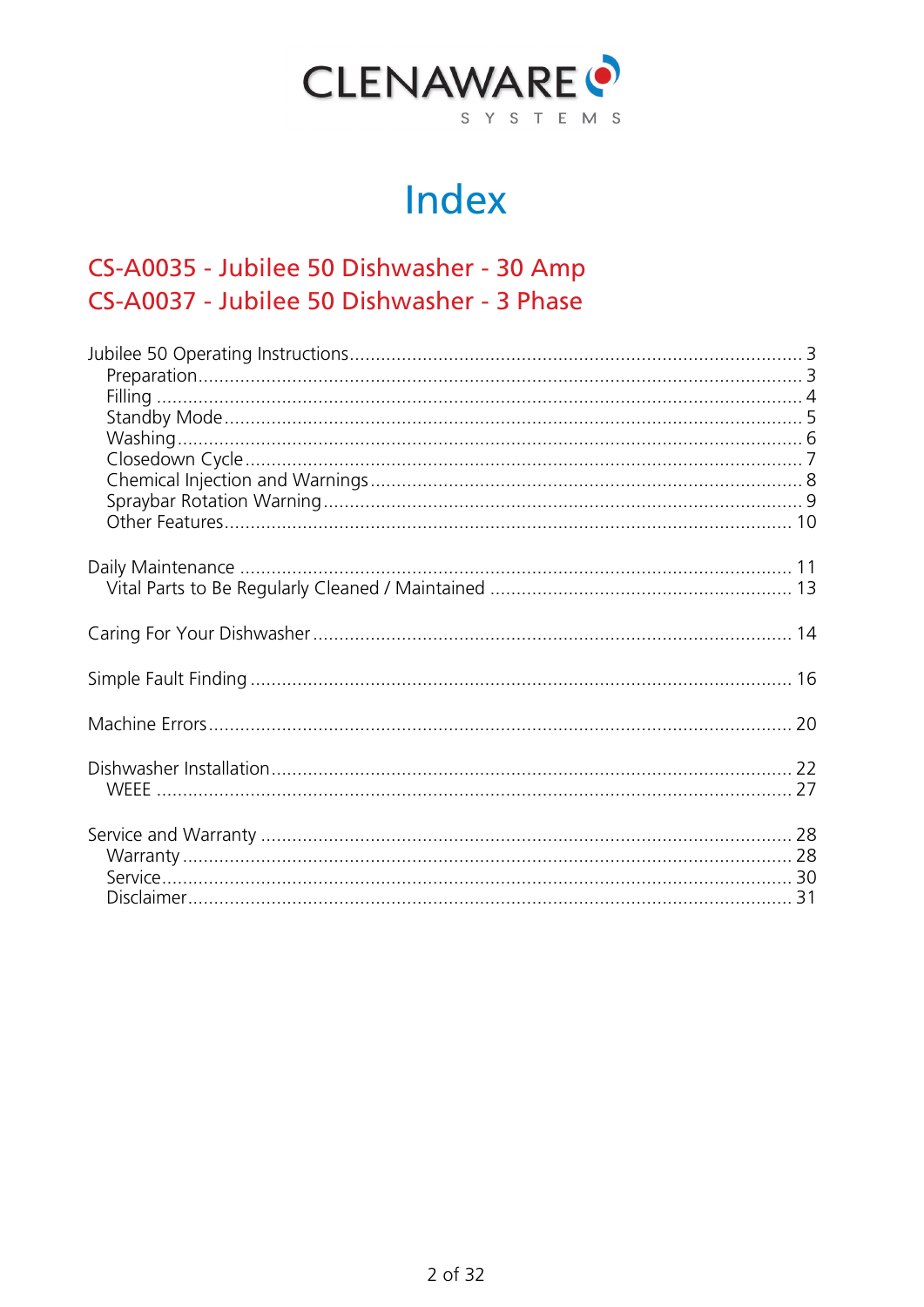

# <span id="page-2-0"></span>Jubilee 50 Operating Instructions

### <span id="page-2-1"></span>Preparation

- 1. Ensure that the machine interior is clean and soil-free, and that the top and bottom Spraybar rotates freely, Jets are clean and correctly located.
- 2. Ensure that all four Filters are in position in the Wash Tank trough:

Primary Flat Disc Filters (2) are fitted to the wash and waste outlets. Secondary Drum Filter fitted over the wash outlet (left-hand outlet). Main Tray Filter that encloses the Wash Tank trough.

- 3. Check that the Detergent and Rinseaid containers have sufficient liquid levels and that the suction tubes are in their appropriate products. Blue Tube for Rinseaid and Clear Tube for Detergent.
- 4. Switch on the water and electrical supplies to the machine. Close the Door.

The Select Switch will be illuminated red.



# Switch the Machine On

1. Press the Select Switch: The Select Switch will be illuminated blue.

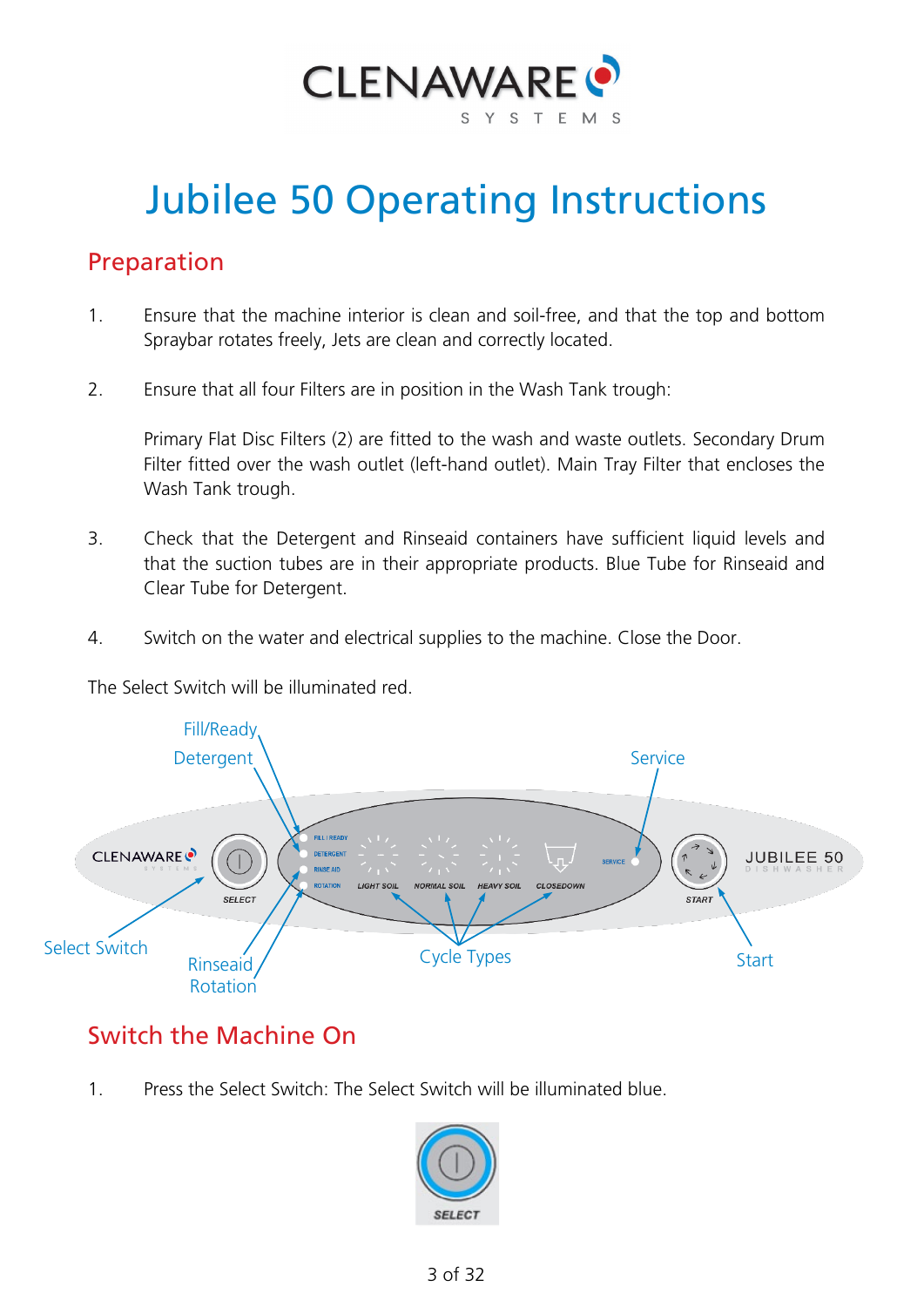

# <span id="page-3-0"></span>Filling

- 1. When the machine is switched on, a fill heat sequence will be performed as follows:
	- a) The Rinse Tank will fill with water
	- b) The Drain pump will operate to vacate any water from the Wash Tank
	- c) The Fill/Ready Lamp will be illuminated orange
	- d) The Start Switch will be illuminated green (rotating)
	- e) Once the Rinse Tank is full, the water will be heated to 80°C
	- f) The Fill/Ready Lamp will flash orange during heating
	- g) Once up to temperature, the rinse water will be pumped into the Wash Tank
	- h) After the Fill/Heat sequence has been completed, the audible alarm will bleep five times
	- i) The Fill/Ready Lamp and Start switch will be illuminated green
	- j) The Normal Soil Cycle Lamp will be illuminated blue
	- k) The Rinse Tank will re-fill and heat to standby temperature

The machine will now be in Standby Mode, ready to operate wash cycles.

Note: If the machine has not been switched off using the Closedown Cycle (or suffered a power failure) a short refreshment cycle will be performed at start-up to ensure that all water is vacated from the machine. The Fill/Ready Lamp being illuminated red indicates this.

To avoid this, and to ensure hygienic conditions, always use the Closedown Cycle at the end of a session.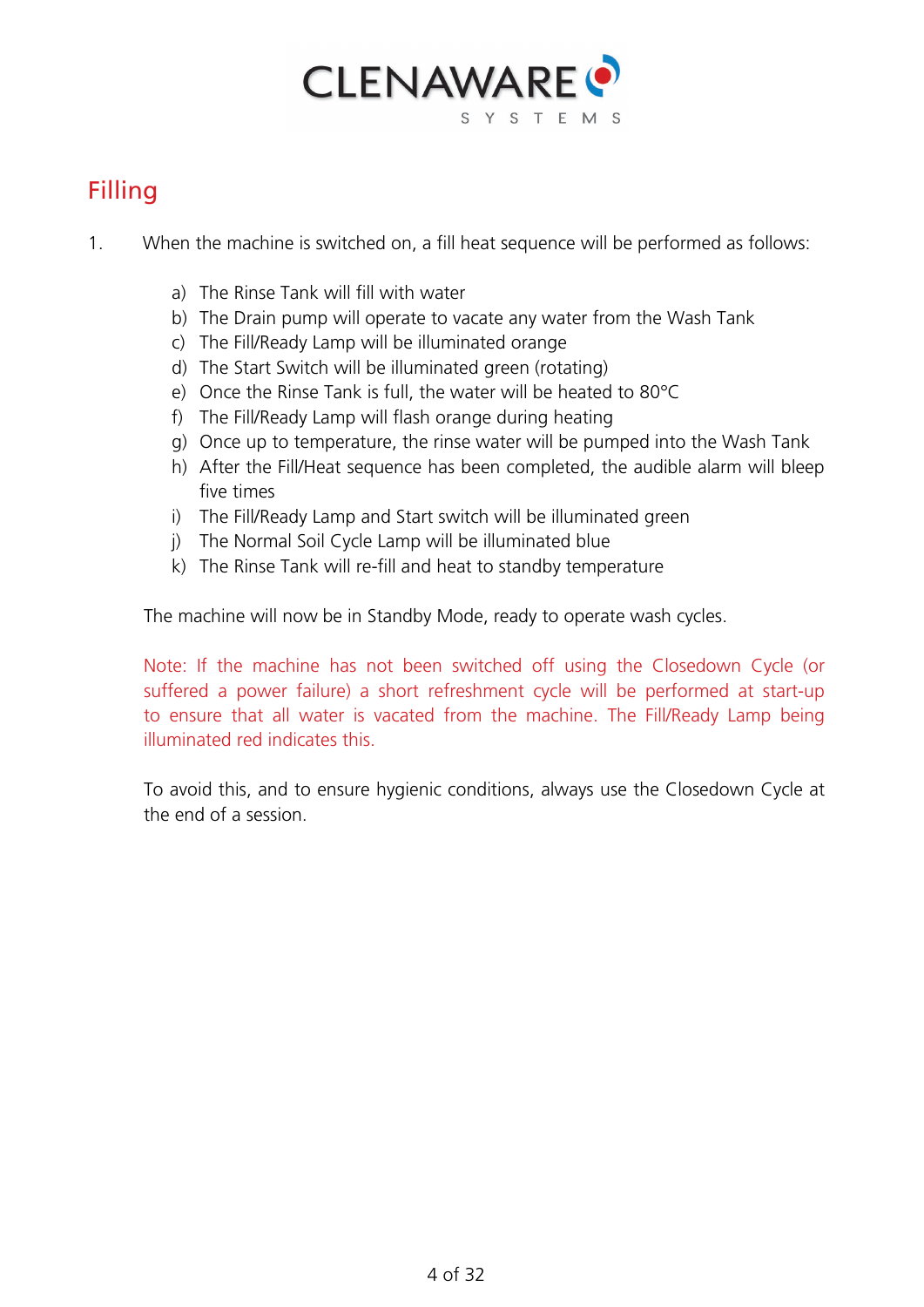

# <span id="page-4-0"></span>Standby Mode

1. Pressing the 'Select Switch' will step through the cycle options as follows:



Light Soil Normal Soil Heavy Soil Close Down

2. The appropriate indicator will be illuminated blue.

Light Soil provides a two\* minute wash cycle for washing lightly soiled ware.

Normal Soil provides a three\* minute wash cycle for washing normally soiled ware. This is the default cycle type when the machine is switched on.

Heavy Soil provides a four\* minute wash cycle for washing heavily soiled ware.

Closedown Cycle is used at the end of a washing session to empty all tanks and flush the system clean.

Note: Whichever cycle type (light, normal, or heavy) that is operated, the machine will revert back to the same chosen cycle.

\* Cycle times may be extended depending on incoming water temperature and heavy usage.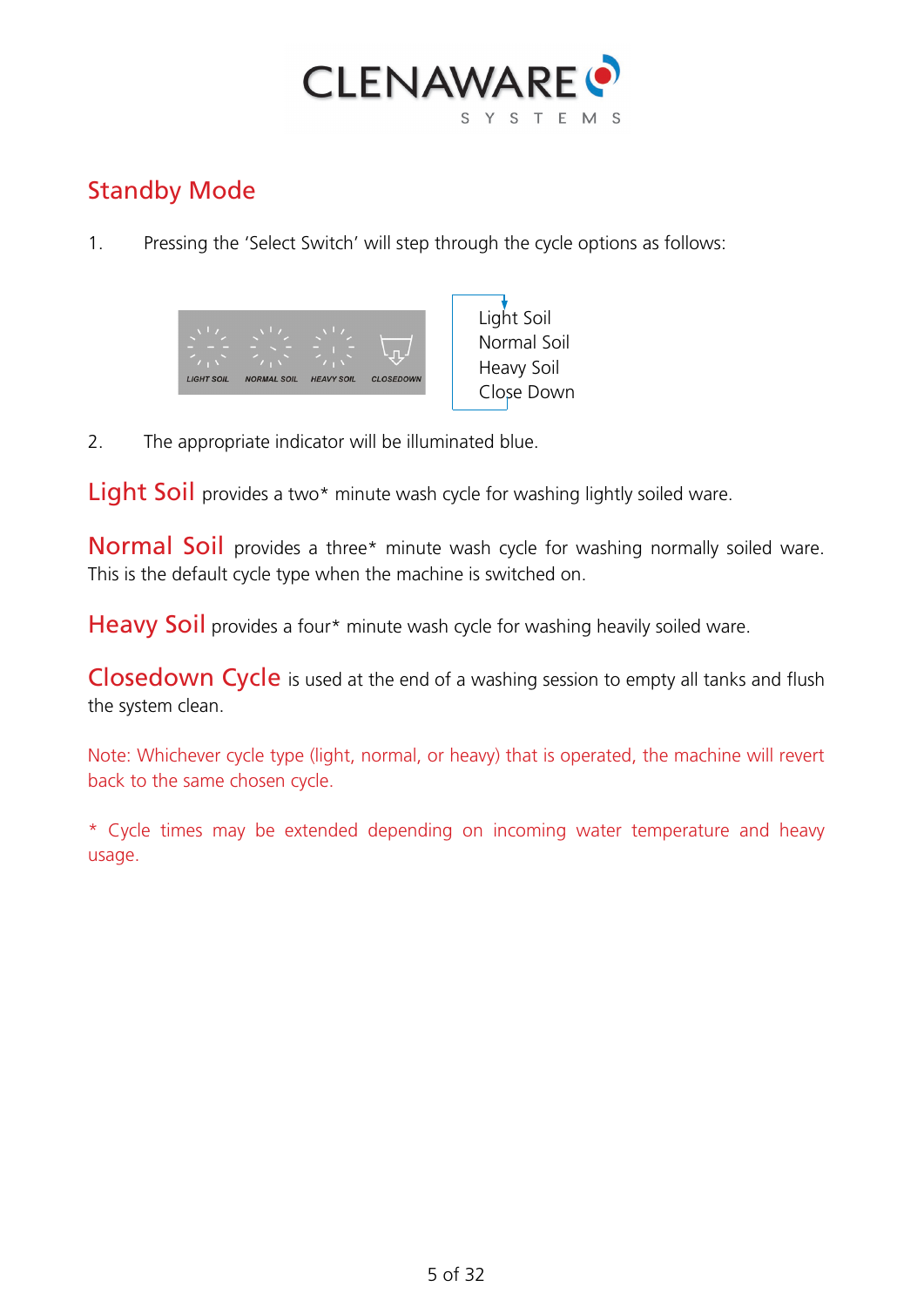

# <span id="page-5-0"></span>Washing

Note that the Light, Normal, and Heavy cycles are very similar in operation. Only the wash time changes.

1. Fill the rack with crockery etc to be washed having first removed any liquid or solid waste elsewhere. Pre-rinsing is recommended. Open the Door and slide the rack into position. Close the Door.

### Starting The Cycle

- 1. Select the wash cycle required and press the Start Switch to start the chosen cycle:
	- a) The Start Switch will be illuminated green (rotating)
	- b) The Wash Pump will be energised for the initial timed period of the cycle, recirculating the wash water via the rotating Spraybars

The Door must not be opened during the wash cycle.

2. During the wash period the rinse water will be heated to the correct operating temperature.

If the rinse water is not up to temperature at the end of the wash period, the machine will continue washing until the correct temperature is reached.

At the end of the wash period all the water will be removed from the Wash Tank.

The cycle will conclude with a fresh water rinse. It rinses at 80°C.

- a) At the end of the cycle, the audible alarm will bleep five times
- b) The Fill/Ready Lamp and Start switch will be illuminated green
- c) The chosen Cycle Lamp will be illuminated blue
- d) The Rinse Tank will re-fill and heat to standby temperature
- 3. Open the Door and remove the rack. Close the Door.
- 4. The machine will now be in Standby Mode.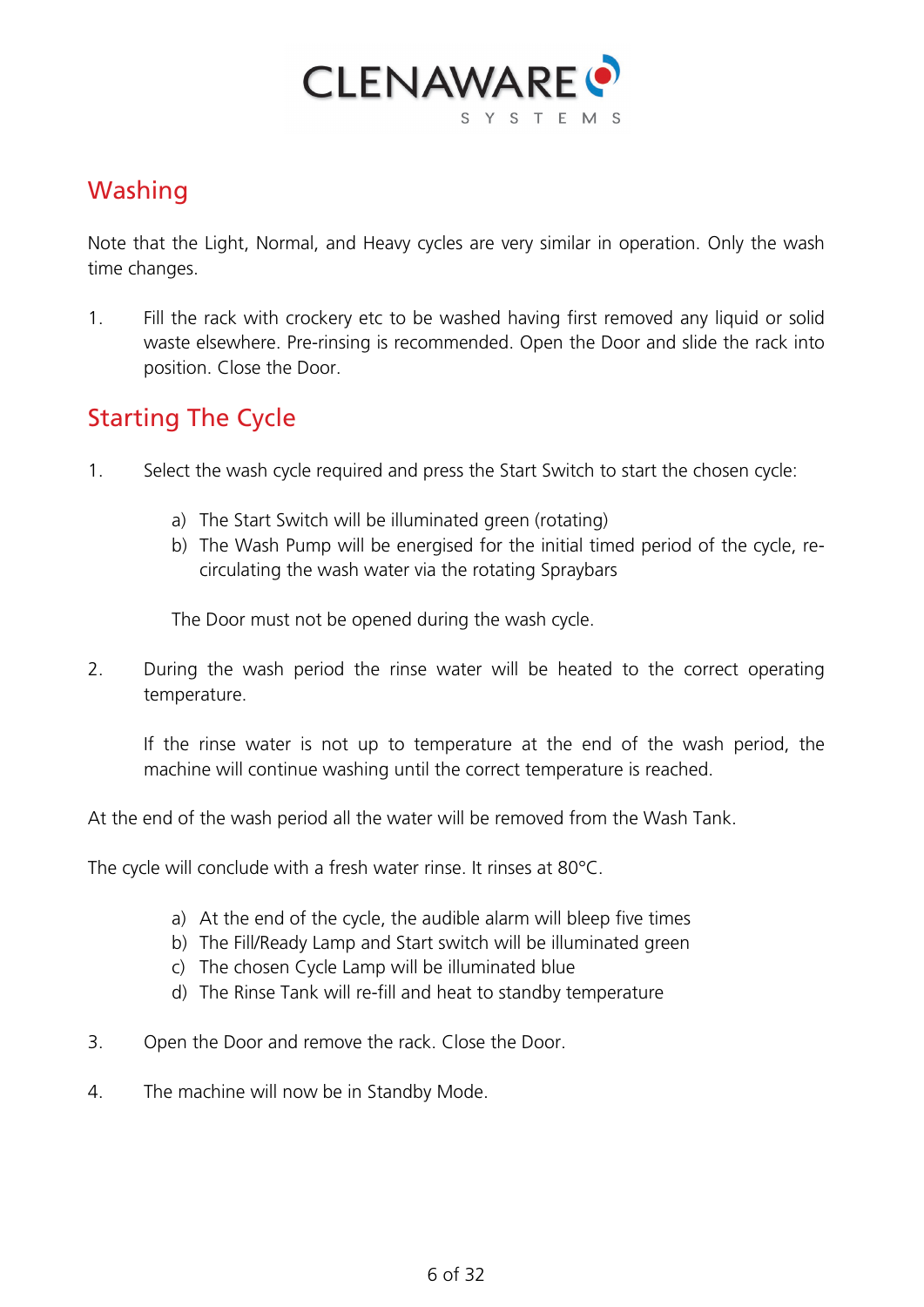

# <span id="page-6-0"></span>Closedown Cycle

1. From Standby, select the Closedown Cycle and press the Start Switch to start the cycle:

At any other time (during the fill/heat sequence, during a wash cycle, or whilst the machine is in an error condition), press the Select Switch (the Closedown Lamp will flash) and press the Start Switch. This will force a Closedown Cycle.

- a) The Start Switch will be illuminated green (rotating)
- b) The Drain pump will be energised during the entire cycle, removing water from the Wash Tank
- c) The Door must not be opened during the closedown cycle
- d) The Rinse Pump will be energised for the initial 20 seconds of the cycle to remove the water from the Rinse Tank
- e) At the end of the cycle, the machine will switch off, with the Select Switch illuminated red
- f) Isolate the water and electrical supplies to the machine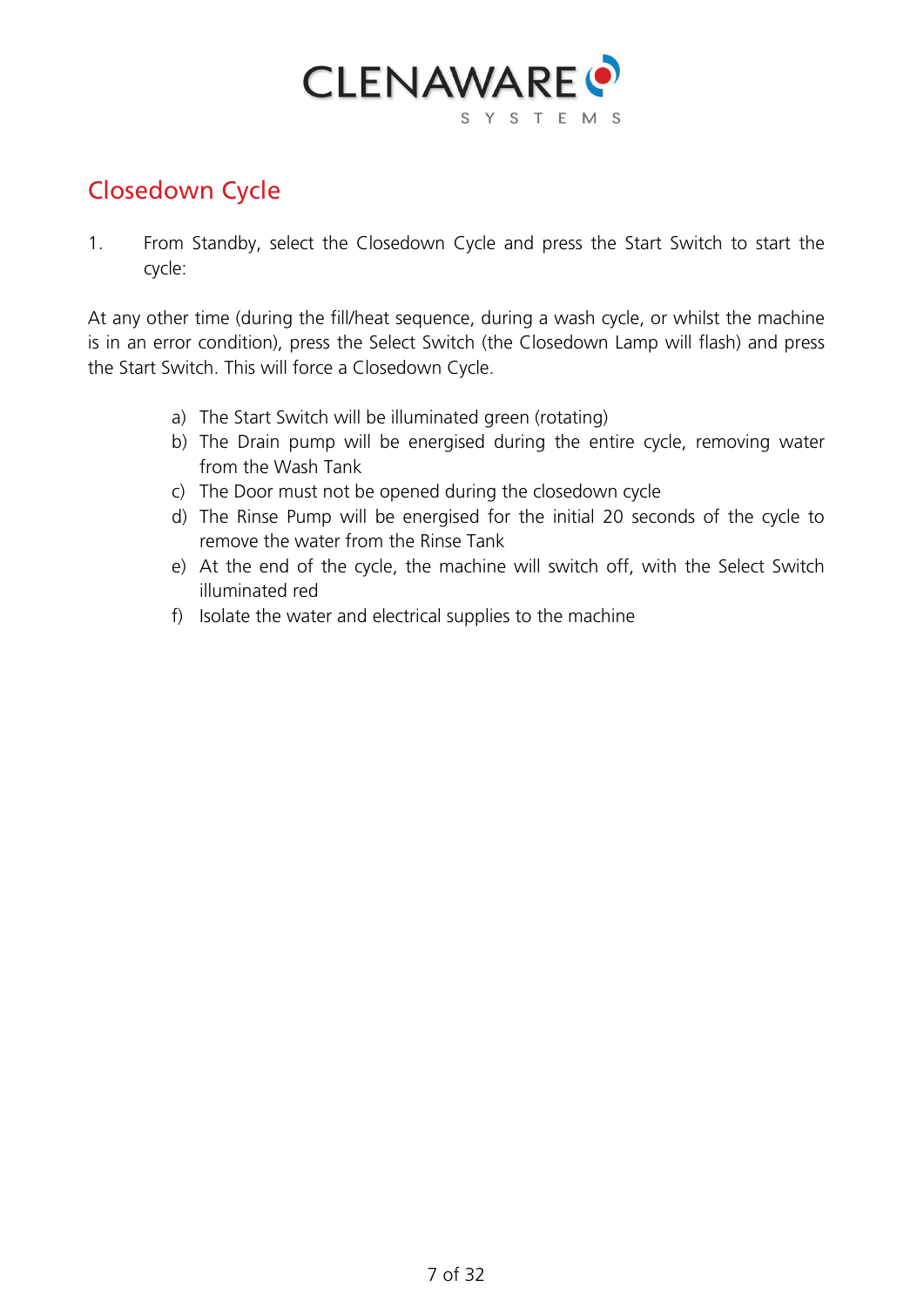

#### <span id="page-7-0"></span>Chemical Injection And Warnings

Detergent and Rinseaid is automatically injected during each washing cycle. The amount of chemical injected is dependent on site conditions and can be adjusted by an engineer. The default setting is 300:1 for Detergent and 3000:1 for Rinseaid. A bottle of Rinseaid will last 10 times longer (before replacement is required) than Detergent.



Detergent and Rinseaid is continuously monitored (by conductivity) on entry into the machine. If a chemical is detected, then the relevant lamp is

illuminated green.

If not detected, then the lamp is illuminated orange.

Note: In some cases, poor quality chemicals may not be detected.

If a chemical is low (orange warning lamp), then replace the relevant bottle.

For Rinseaid low, it is recommended to restart the machine to allow the Rinseaid to prime.

It is important that the correct chemical suction tube (colour coded) is connected to the correct chemical.



Note: Operating the machine without the correct chemicals or with chemical tubes wrongly connected to bottles will damage the ware and promote scale build-up.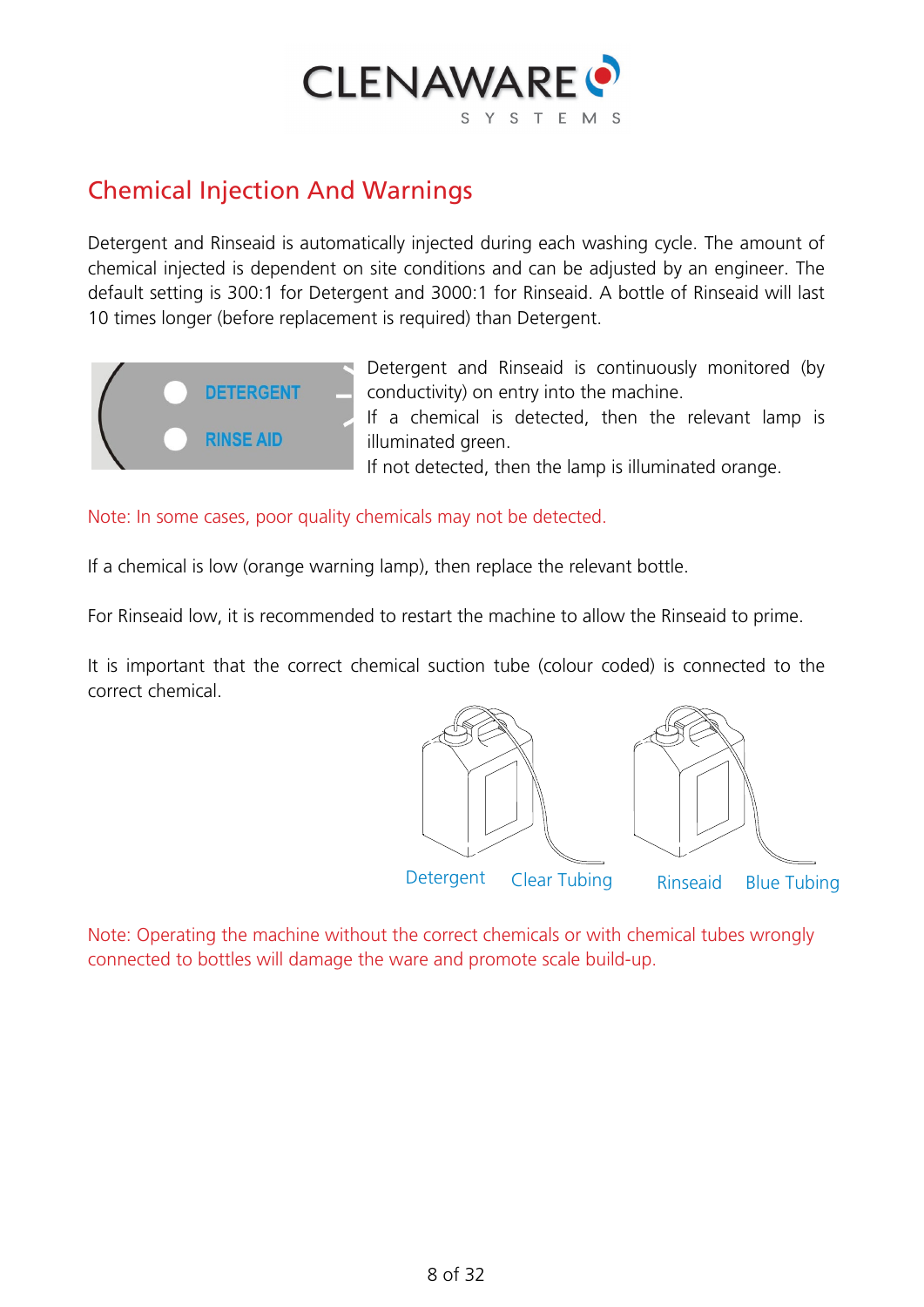

#### <span id="page-8-0"></span>Spraybar Rotation Warning

Poor wash quality will result from the lack of rotation of the Spraybar. The machine incorporates Spraybar rotation sensors and will highlight a problem by use of a warning lamp.



Spraybar rotation is continually monitored during the wash and rinse periods of a wash cycle.

If rotation is detected: The warning lamp will be illuminated green.

If rotation not detected: The warning lamp will be illuminated red at the end of the cycle.

The reason for lack of rotation will normally be caused by soil build-up around the top and bottom Wash Arm bearings, blocked Filters, or by blocked Jets.

Remove both Spraybar assemblies & Filters and clean thoroughly. Refit the parts. The top and bottom Spraybars should rotate freely. Check that the warning lamp responds to the rotations.

Note: Clean the machine thoroughly then start a wash cycle only call an engineer if the error cannot be cleared.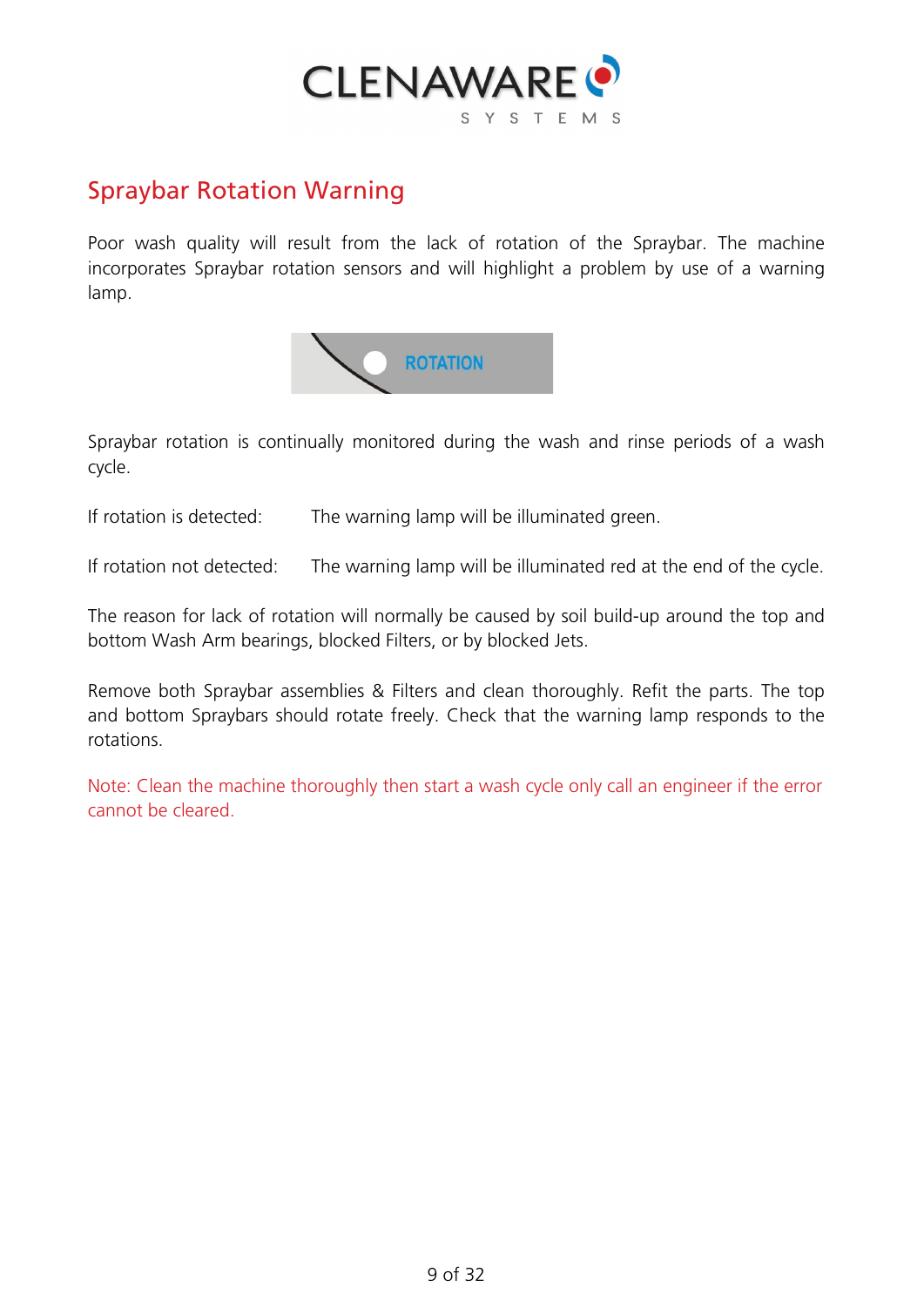

### <span id="page-9-0"></span>Other Features

# Energy Saving

In Standby Mode the rinse water temperature is held at a lower value than that required for the cycle rinse. The shortfall in rinse temperature is made up during the wash part of a cycle. In this way, energy is not needlessly wasted.

The standby temperature will depend on the model, and the cycle type chosen.

#### Data Fault

If for any reason the data within the control system becomes corrupted, this will be indicated on the Control Panel with all indicator lamps flashing.

To re-load the default data, press the Start Switch.

If the problem persists, call an engineer.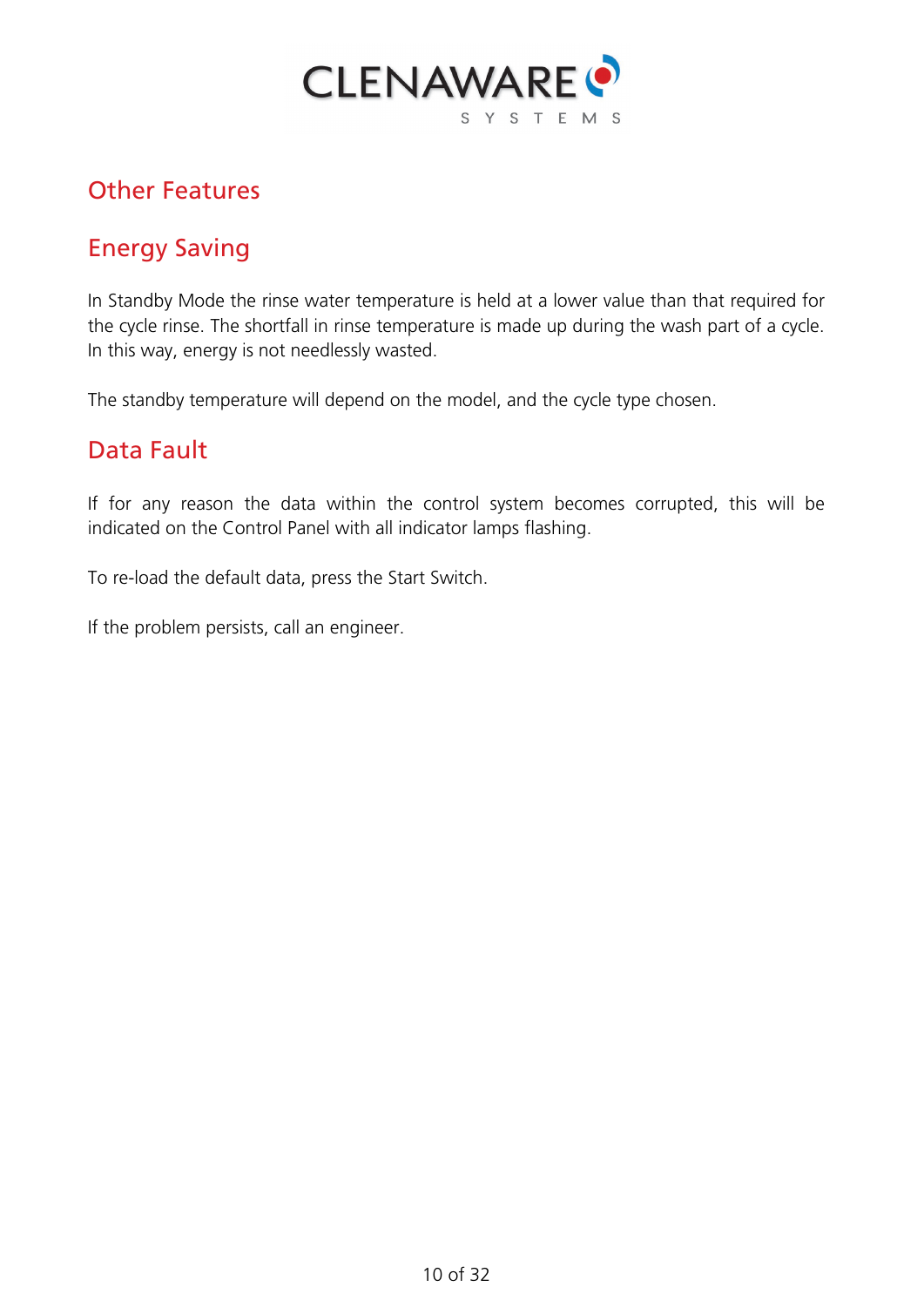

# Daily Maintenance

#### <span id="page-10-0"></span>Important

Ensure that the electrical and water supplies are switched off while carrying out the following procedures. This appliance must not be cleaned with a water jet.

Refer to Exploded Diagram below for help with maintenance and spares.

- 1. At the end of each session, open the machine Door and remove any racks.
- 2. Remove the top and bottom Wash Arms by unscrewing their central retaining fasteners and lifting away. Ensure that the mating surfaces around the spindle areas are clear of debris.
- 3. Inspect the Spray Jet nozzles for blockages.
- 4. To clean blocked Jets, the affected nozzle can be sprung-off from the Spraybar and flushed clear with running water. Do not dismantle the Spray Arms from the Hub.
- 5. Ensure that all the Spray Jets are seated firmly on the Spraybar, and that all the Jets have an o-ring attached. Note that the white wash Spray Jets are a different size to the blue Rinse Jets, so it is impossible to fit incorrectly.
- 6. Damaged or missing Spray Jets and o-rings must be replaced for efficient operation of the machine.
- 7. Carefully remove any debris from the machine interior (protective gloves are recommended).
- 8. Clean all internal surfaces of the Wash Tank with a nylon brush and wipe with a clean damp cloth. Pay particular attention to the Door labyrinths and hinge areas. Do not use a wire brush for cleaning.
- 9. Remove the Main Tray Filter which covers the Wash Tank trough, and the Drum Filter which covers the wash outlet hole. Brush them clean under running water to ensure that all particles and fibres are removed.
- 10. Use a damp cloth to wipe clean the Wash Tank trough.
- 11. Unscrew and remove the two Flat Disc Filters and brush clean under running water.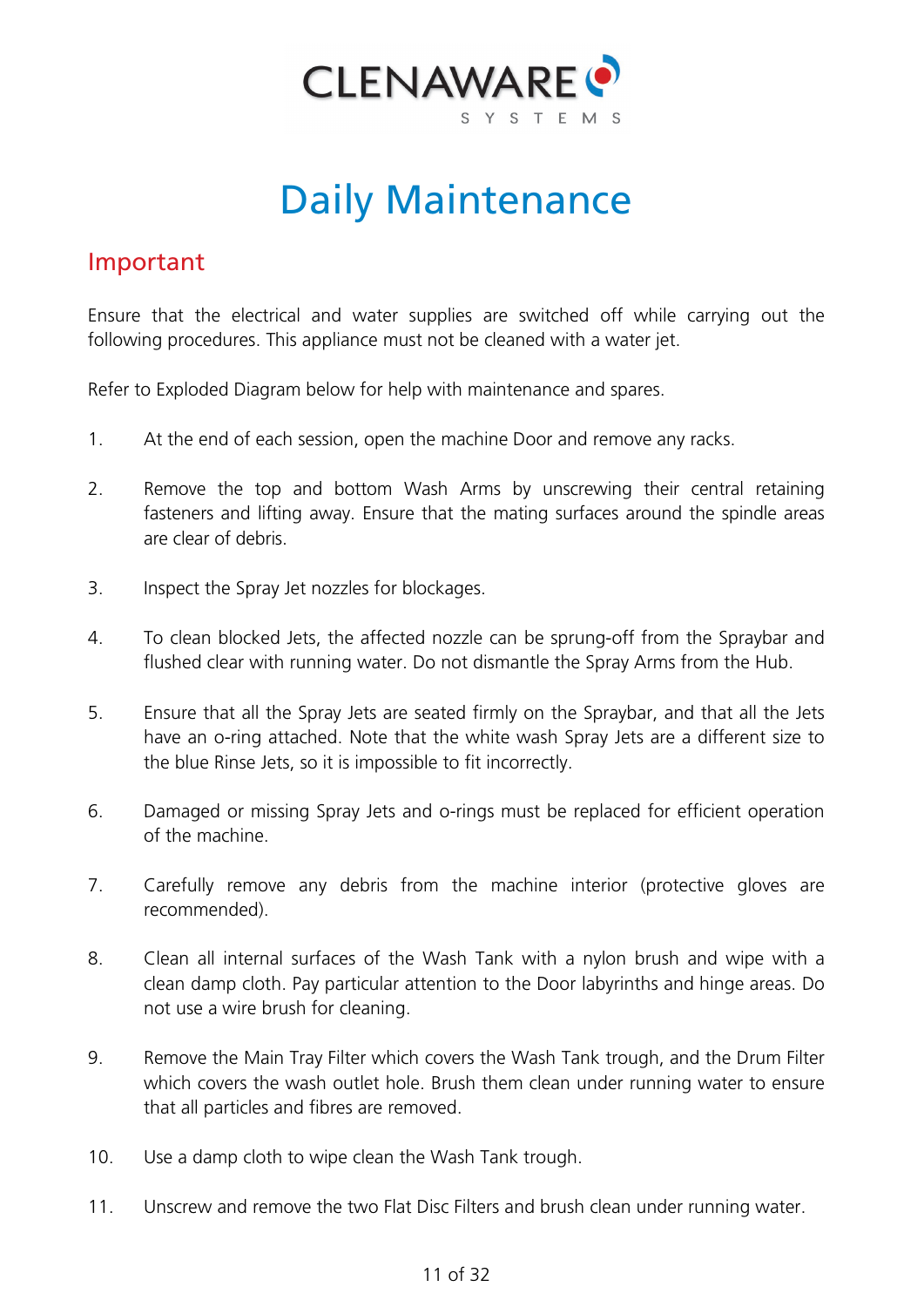

- 12. Re-assemble the fittings in reverse order, ensuring that all four filters are in their correct positions, and that both Spraybars rotate freely. Do not over tighten Spraybar fixing screws - finger tight is sufficient.
- 13. Check and if necessary replace the Detergent and Rinseaid containers.
- 14. The regular use of Renovate Powder as a Machine Cleaner is recommended.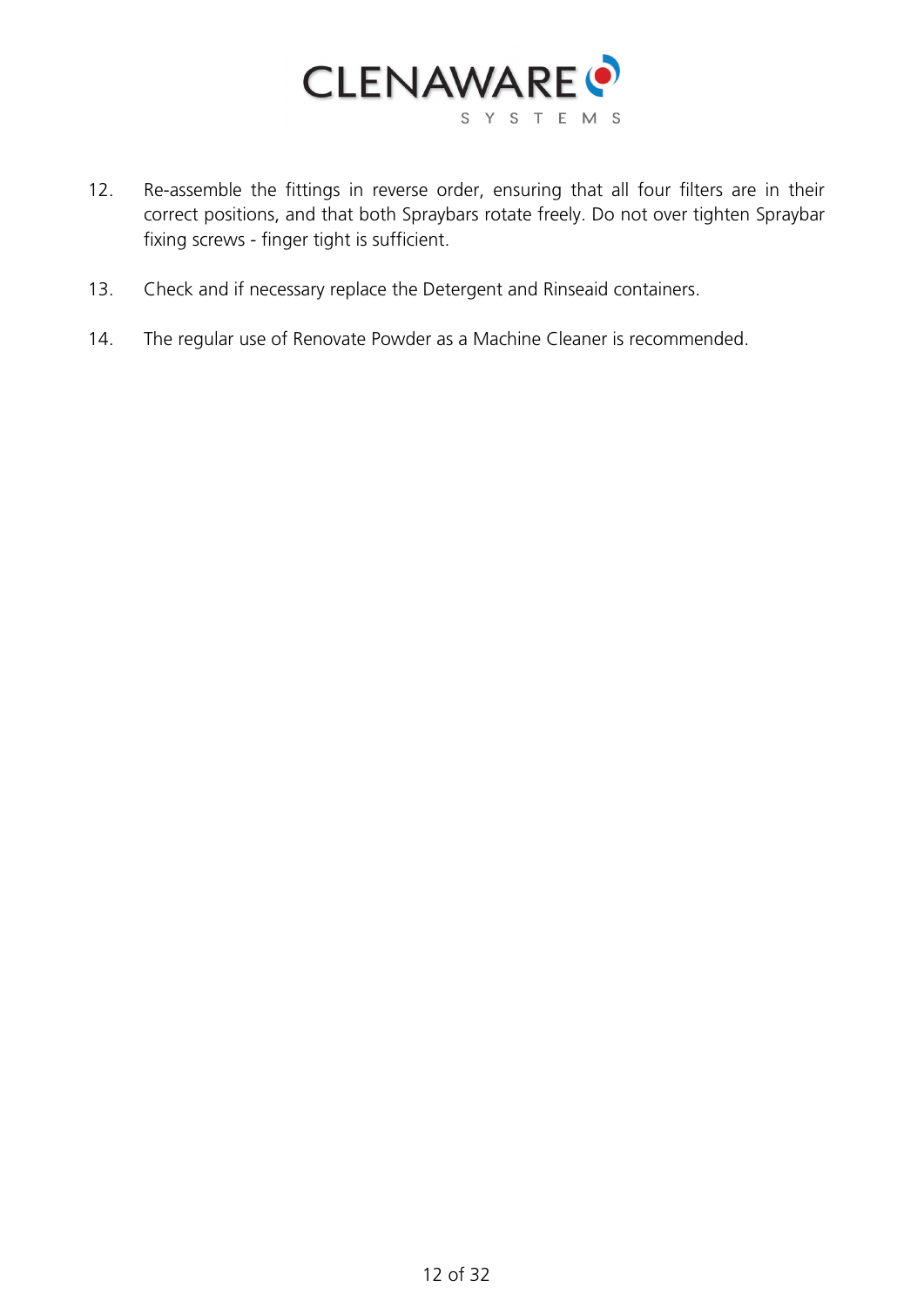

# <span id="page-12-0"></span>Vital Parts To Be Regularly Cleaned / Maintained

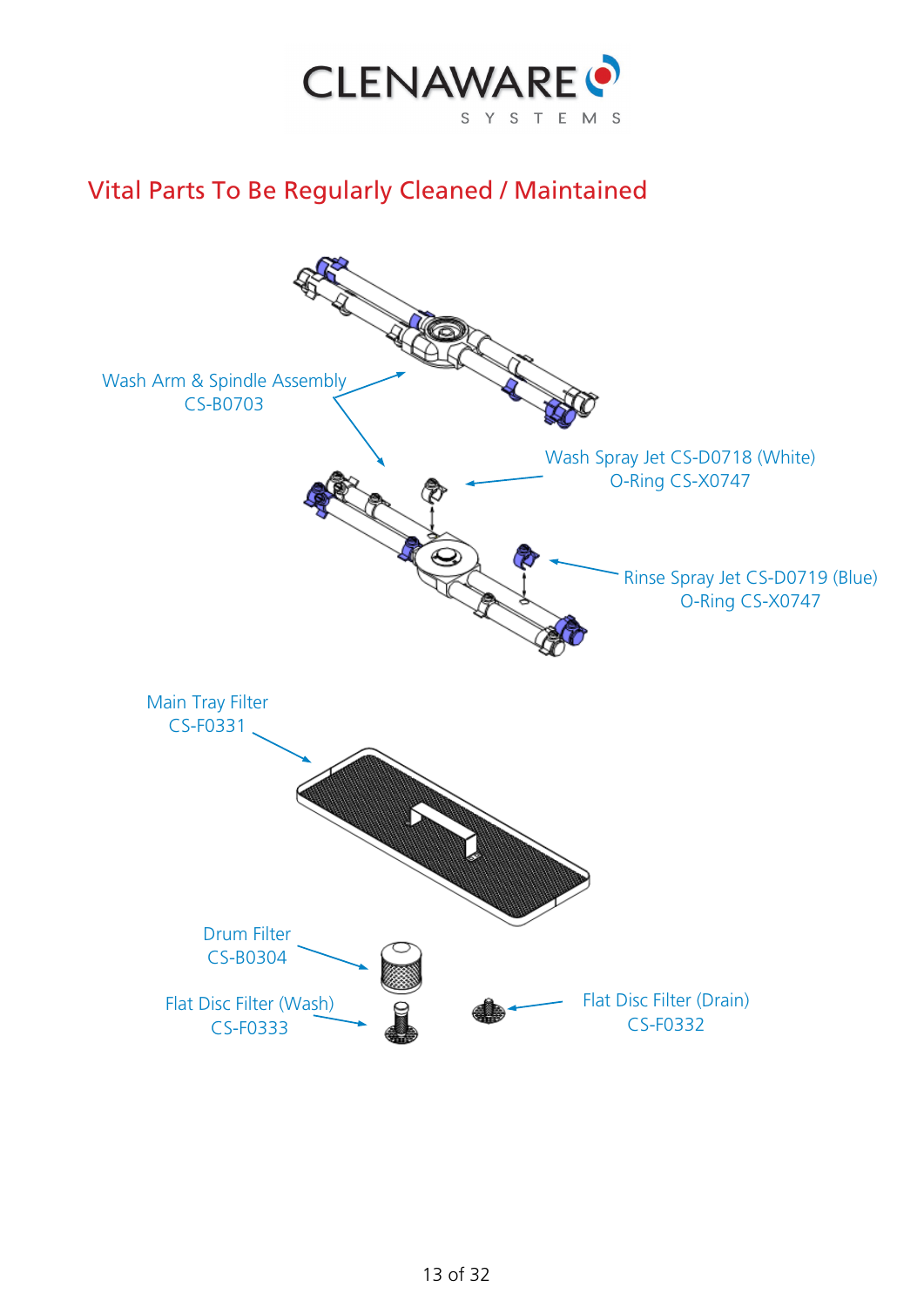

# Caring For Your Dishwasher

<span id="page-13-0"></span>Observance of the following will ensure maximum efficiency from your machine:

# Please "Do" The Following

#### Preparation

- 1. Remove all solid material from dishes etc by scraping and pre-rinsing.
- 2. Ensure that all drink residues are disposed of, prior to washing.

# Racking And Stacking

- 1. Ensure that racks are loaded with even distribution, and that cups and glasses are inverted.
- 2. Use open racks for cups and spiked racks for dishes.
- 3. Use a cutlery rack placed in an open rack. Cutlery should be loaded with handles facing down.
- 4. Be aware of the weight of a fully loaded rack.

# Machine Preparation And Use

- 1. Ensure that the machine interior is thoroughly clean and free of debris.
- 2. Remove and thoroughly clean all Jets, Filters, Wash Arms etc… daily. Wash filters must be absolutely clean and located correctly for the machine to operate efficiently.
- 3. Ensure that the Jets are located correctly and check that both Spraybars are free to rotate.
- 4. Ensure that the Detergent and rinse aid containers are sufficiently full for the anticipated use during the session. Use only quality Detergents and Rinseaids that are designed for dishwashing.
- 5. Ensure that a Water Softener, where fitted, is regenerated regularly.
- 6. Ensure that the Fill/Ready Lamp is green before starting a cycle.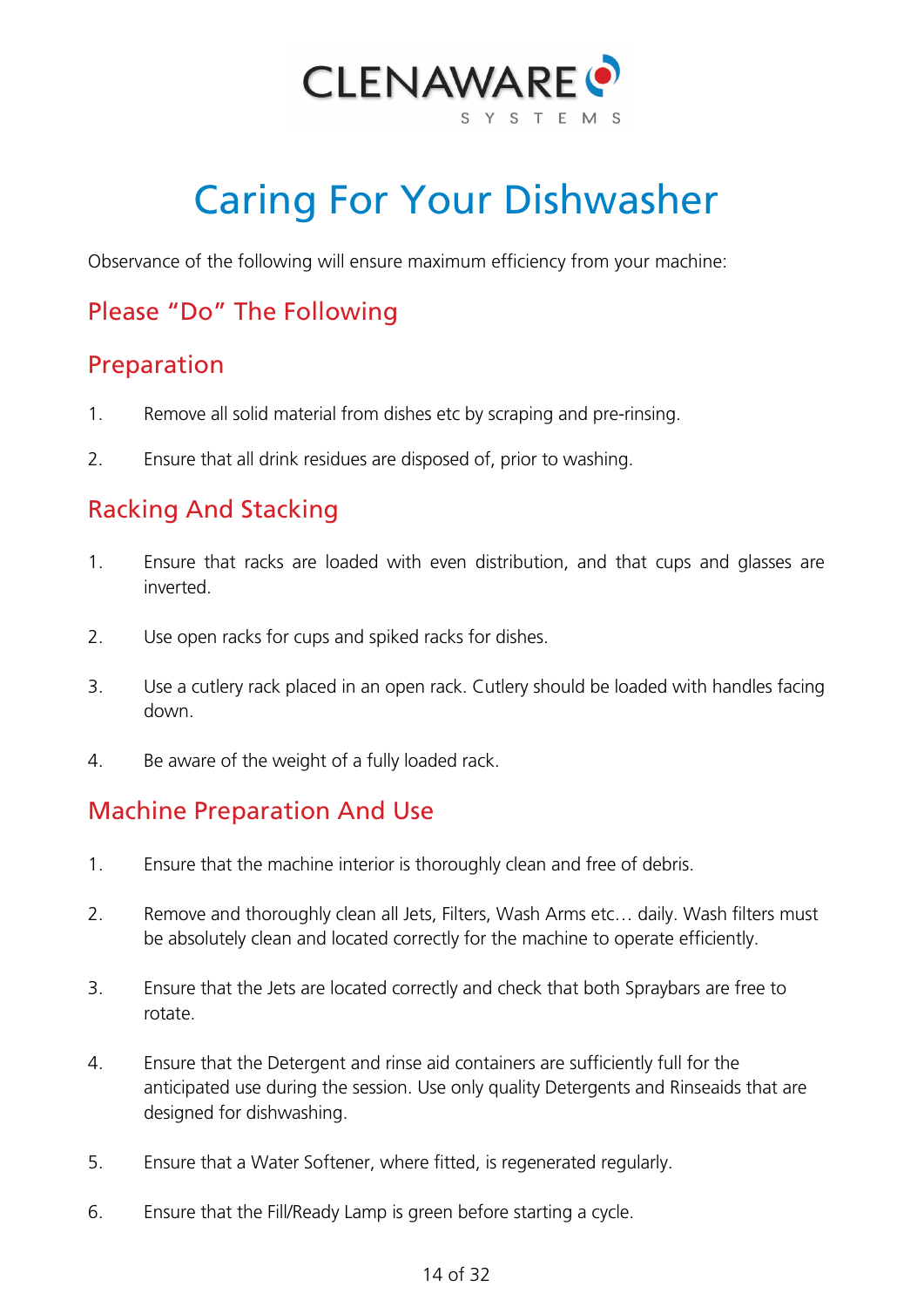

- 7. Ensure that a wash cycle is fully completed before removal of rack. On completion of a cycle, the Start Switch will stop rotating, and there will be five bleeps by the audible alarm.
- 8. Operate a Closedown Cycle to drain the machine completely after every trading session.
- 9. Leave the Door open at the end of session to ventilate the machine.

#### Please "Do Not" Do The Following

- 1. Attempt to wash more than one rack per wash cycle.
- 2. Interrupt the cycle and attempt to remove the rack before the Wash Cycle is completed.
- 3. Wash with water only. Detergent and Rinseaid must be used.
- 4. Stack cups or glasses on top of each other or overload the rack.
- 5. Leave washed items in the machine.
- 6. Handle crockery, glasses, or cutlery during the drying period. Allow to dry naturally before handling.
- 7. Leave the Door open between cycles.
- 8. Isolate power without operating a Closedown Cycle.
- 9. Attempt to remove machine covers.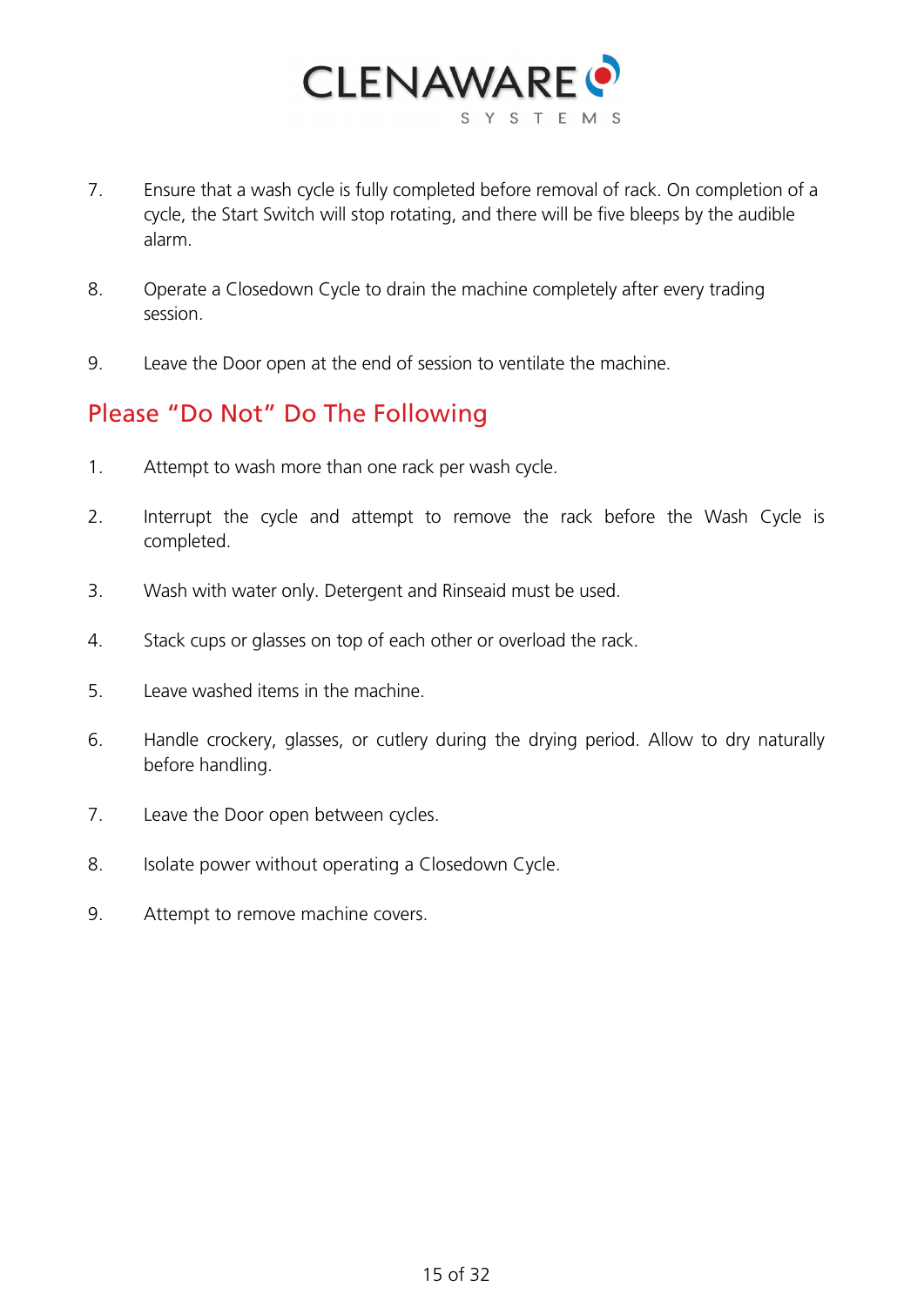

# Simple Fault Finding

<span id="page-15-0"></span>Should a problem develop with your Jubilee machine, please consult the following faultfinding procedures before calling for assistance.

### Service Lamp Flashes

- 1. The Jubilee 50 machine is designed to keep operating regardless of most functional errors that might occur. For example, for an internal Heater failure, the machine will still operate, but with no internal heating.
- 2. In most cases, the machine will resolve the fault, but for some errors the machine will be inoperative.

If you experience continued error flashes on the service lamp, or if the machine stalls, isolate the electrical supply for 10 seconds, re-connect and attempt to re-start the machine.

3. If the problem persists, call for assistance.

# Machine Will Not Switch On

- 1. Check the switch is "On" at the wall socket.
- 2. Isolate the electrical supply for 10 seconds, re-connect and attempt to re-start the machine.
- 3. Check for operation of circuit breakers or fuses in distribution box.
- 4. Call for assistance.

#### Machine Does Not fill

This fault usually generates a warning on the Control Panel.

The Service Lamp will flash with the frequency of 3 flashes and 1 pause.

- 1. Check that the water supply is switched on, and that a water supply is available.
- 2. Check that the Inlet Hose is not kinked.
- 3. If a Water Softener is fitted, check that the softener is not regenerating.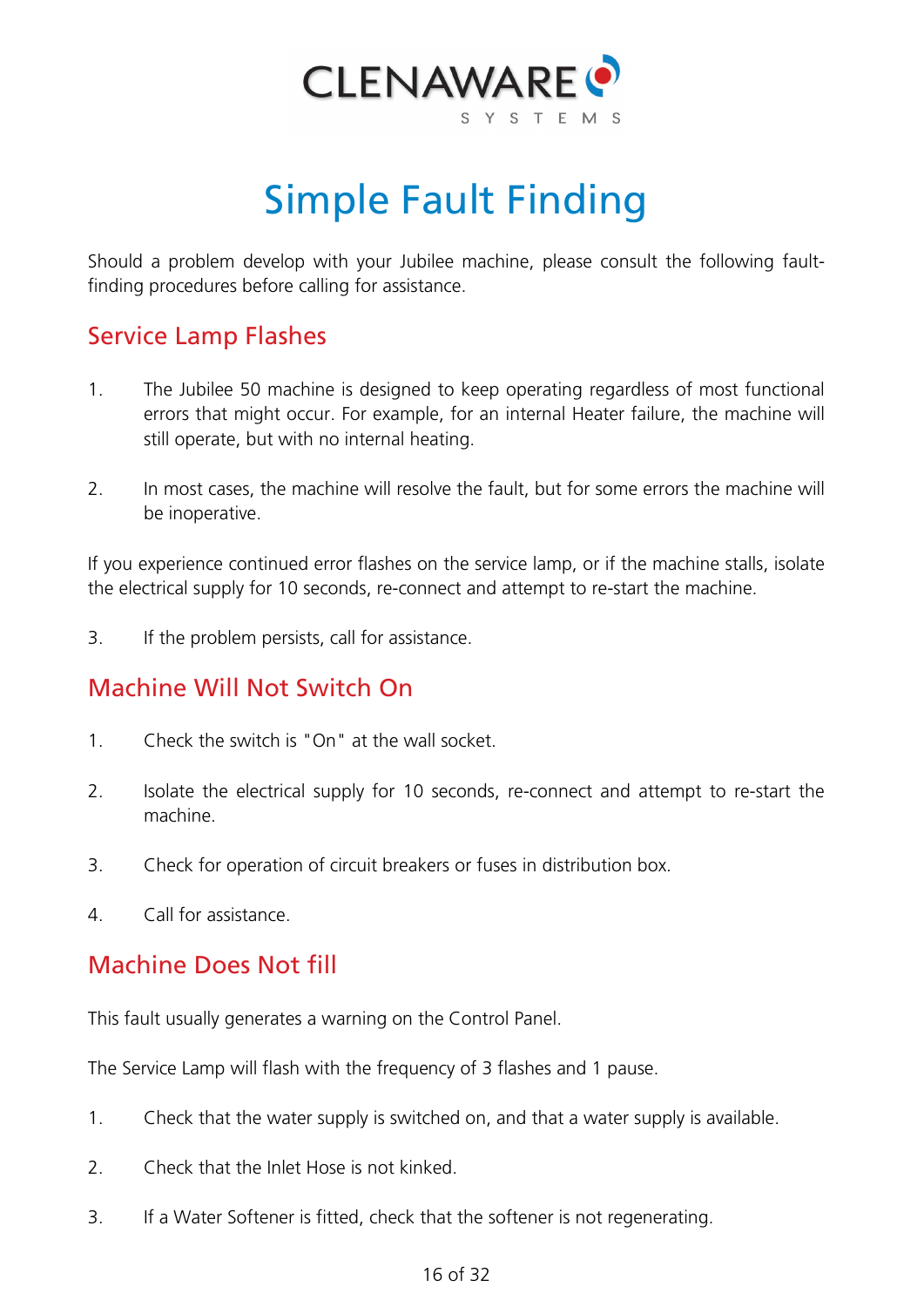

4. Call for assistance.

#### Machine Will Not Drain

- 1. Check for blocked Drain Filter.
- 2. Call for assistance.

#### Machine Filled Okay, But Wash Tank Is Empty

- 1. Check for water siphoning out of the machine due to the Drain Outlet Hose being pushed too far down the waste up-stand.
- 2 Call for assistance

# Machine Will Not Operate A Wash Cycle

- 1. Check that the Fill/Ready Lamp is lit 'green', and that the Door is closed.
- 2. Call for assistance

#### Washed Items Remain Soiled

- 1. Ensure that excessive soiling is removed before the washing process by scraping and/or pre-rinsing.
- 2. Stubborn or baked-on soil may require pre-soaking prior to the washing process.
- 3. Check that the Rotation lamp on the Control Panel is lit 'green'. If lit 'red', check that both Spraybars rotate freely, and that no Spray Jets are blocked or missing.
- 4. Check that the Detergent and Rinseaid lamps on the Control Panel are lit 'green'. If lit 'amber', replace the relevant chemical.
- 5. Check that chemical suction tubes are correctly in position in the containers. The 'clear' tube should be fed by the Detergent container, and the 'blue' tube fed by the Rinseaid container.
- 6. Ensure that quality chemicals designed for dishwashing are in use.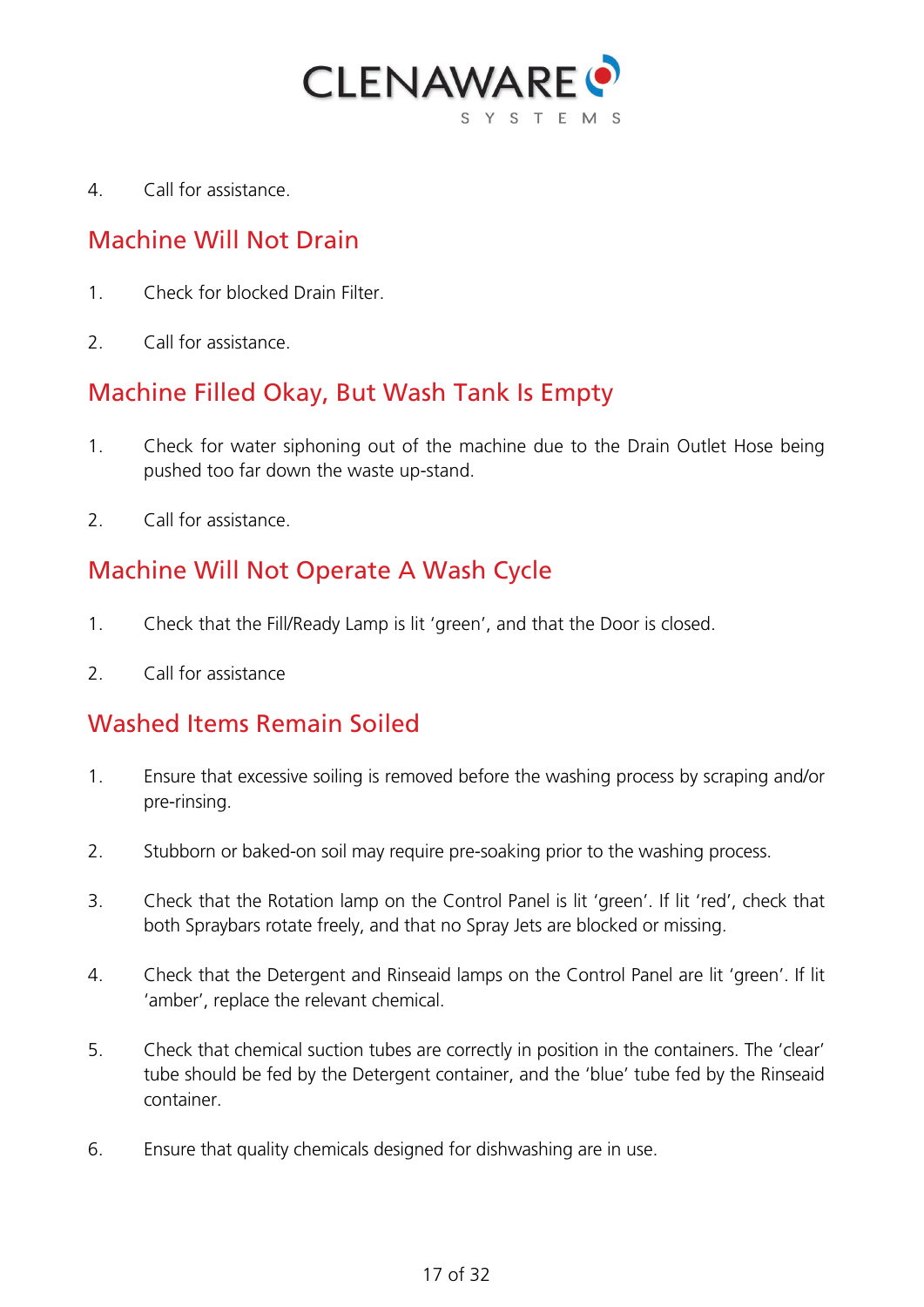

- 7. Check that the water softener (where fitted) is being regenerated with granular salt at frequent intervals.
- 8. Call for assistance.

# Washed Items Not Shedding ("Spotty" In Appearance)

- 1. Ensure that the wash cycle has completed before removing the rack of washed items from the machine.
- 2. Check that the Detergent and Rinseaid lamps on the Control Panel are lit 'green'. If lit 'amber', replace the relevant chemical.
- 3. Check that chemical suction tubes are correctly in position in the containers. The 'clear' tube should be fed by the Detergent container, and the 'blue' tube fed by the Rinseaid container.
- 4. Ensure that quality chemicals designed for dishwashing are in use.
- 5. Check that the Rotation lamp on the Control Panel is lit 'green'. If lit 'red', check that both Spraybars rotate freely, and that no Spray Jets are blocked or missing.
- 6. Check that the water softener (where fitted) is being regenerated with granular salt at frequent intervals.
- 7. Call for assistance.

#### Washed Items "Smeary" Or "Greasy" In Appearance

- 1. Check that the Detergent and Rinseaid lamps on the Control Panel are lit 'green'. If lit 'amber', replace the relevant chemical.
- 2. Check that chemical suction tubes are correctly in position in the containers. The 'clear' tube should be fed by the Detergent container, and the 'blue' tube fed by the Rinseaid container.
- 3. Ensure that quality chemicals designed for dishwashing are in use.
- 4. Check that the Rotation lamp on the Control Panel is lit 'green'. If lit 'red', check that both Spraybars rotate freely, and Spray Jets are clear and in position.
- 5. Check all Wash Filters for blockages and ensure they are correctly positioned.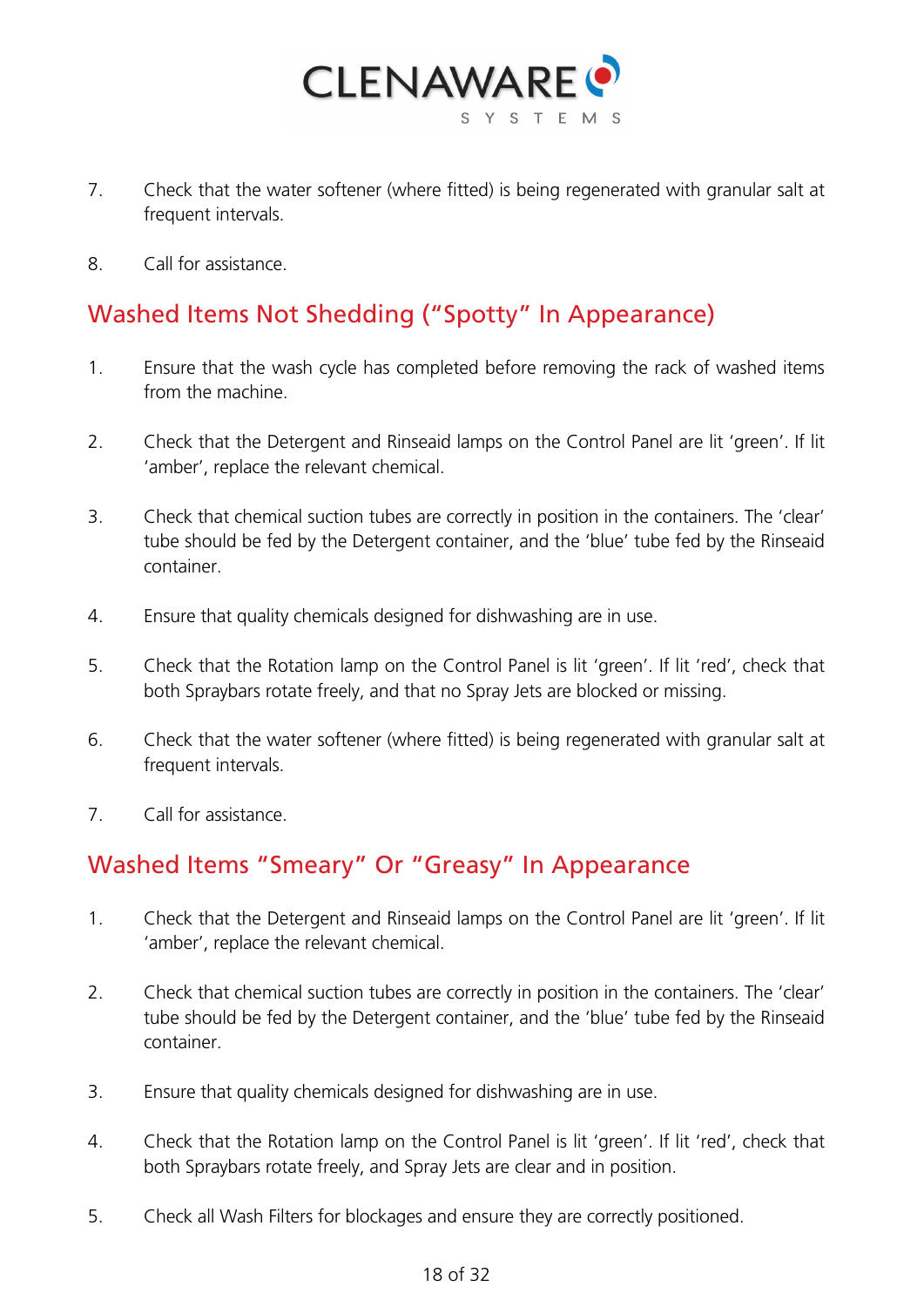

6. Call for assistance.

# Machine Noisy In Wash Cycle

- 1. Check that the Wash Tank filter has been fitted properly.
- 2. Check that there is water in the Wash Tank.
- 3. Check the Wash Tank filters for blockages.
- 4. Call for assistance.

#### Excessive Foam In Cabinet

- 1. Ensure that quality chemicals designed for glass washing are in use.
- 2. Check that chemical suction tubes are correctly in position in the containers. The 'clear' tube should be fed by the Detergent container, and the 'blue' tube fed by the Rinseaid container.
- 3. Ensure that the wash filters are in position in the Wash Tank.
- 4. Call for assistance.

#### Scale Build-Up In Machine

- 1. Check that the water softener (where fitted) is being regenerated with granular salt at frequent intervals.
- 2. If the machine is connected to a hard water supply, chemicals designed for hard water, a Water Softener, or Filter should be considered.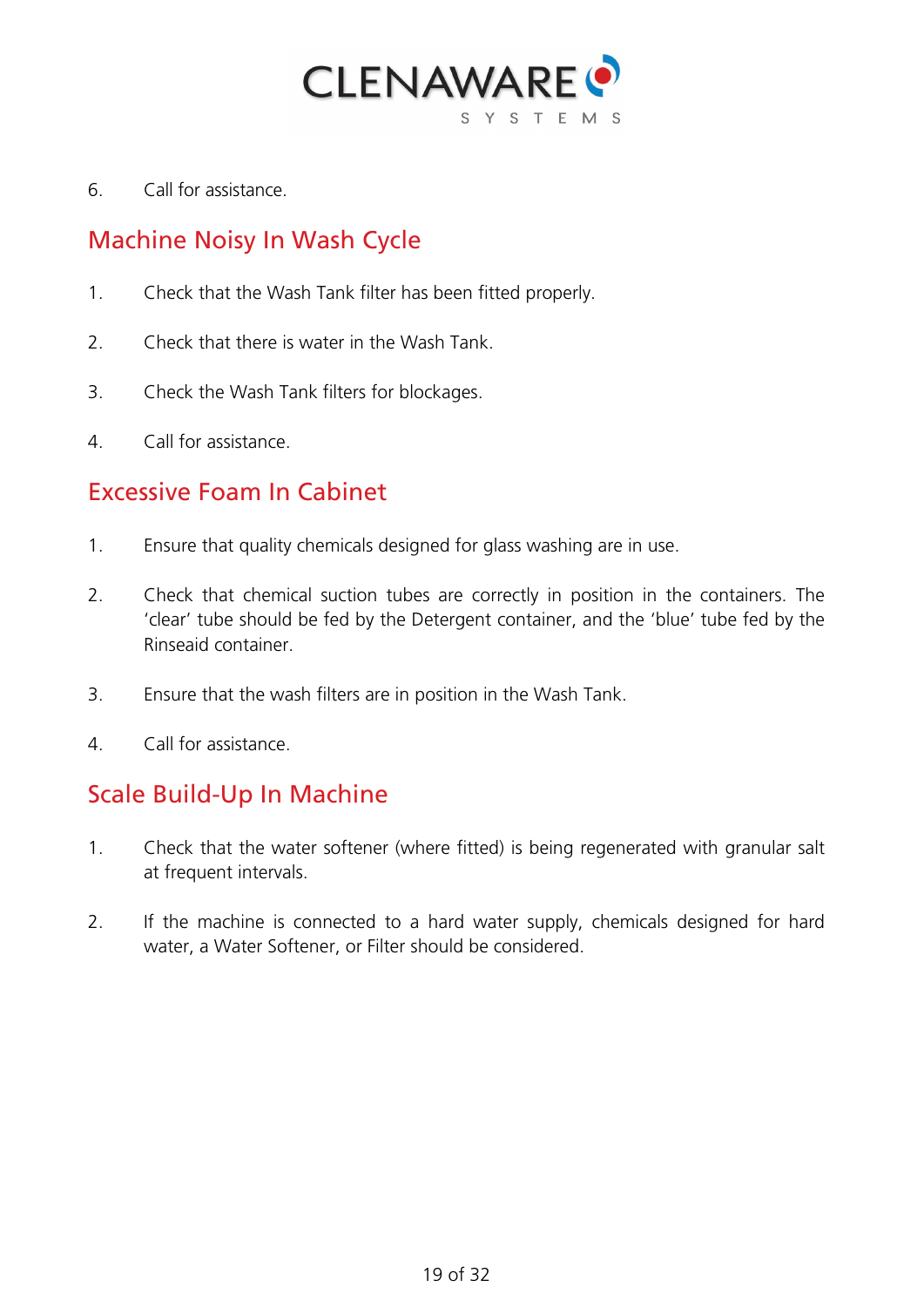

# Machine Errors

<span id="page-19-0"></span>If the machine experiences a major error, this is indicated by the Service Lamp flashing red.



Description of errors:

# Overfill Error (Code '1')

- 1. The Service Lamp will flash at a rate of 1 Flash and 1 Pause.
- 2 The machine will be unusable.
- 3. Closedown the machine and call for an engineer.

# Overfill Error (Code '2')

- 1. The Service Lamp will flash at a rate of 2 Flashes and 1 Pause.
- 2. The machine will be unusable.
- 3. Closedown the machine and call for an engineer.

#### Fill Error (Code '3')

- 1. The Service Lamp will flash at a rate of 3 Flashes and 1 Pause.
- 2. Machine stalls but will resume if water supply is restored.
- 3. Check water supply. If problem persists Closedown the machine and call for an engineer.

# Refill Error (Code '4')

- 1. The Service Lamp will flash at a rate of 4 Flashes and 1 Pause.
- 2. The machine will be unusable.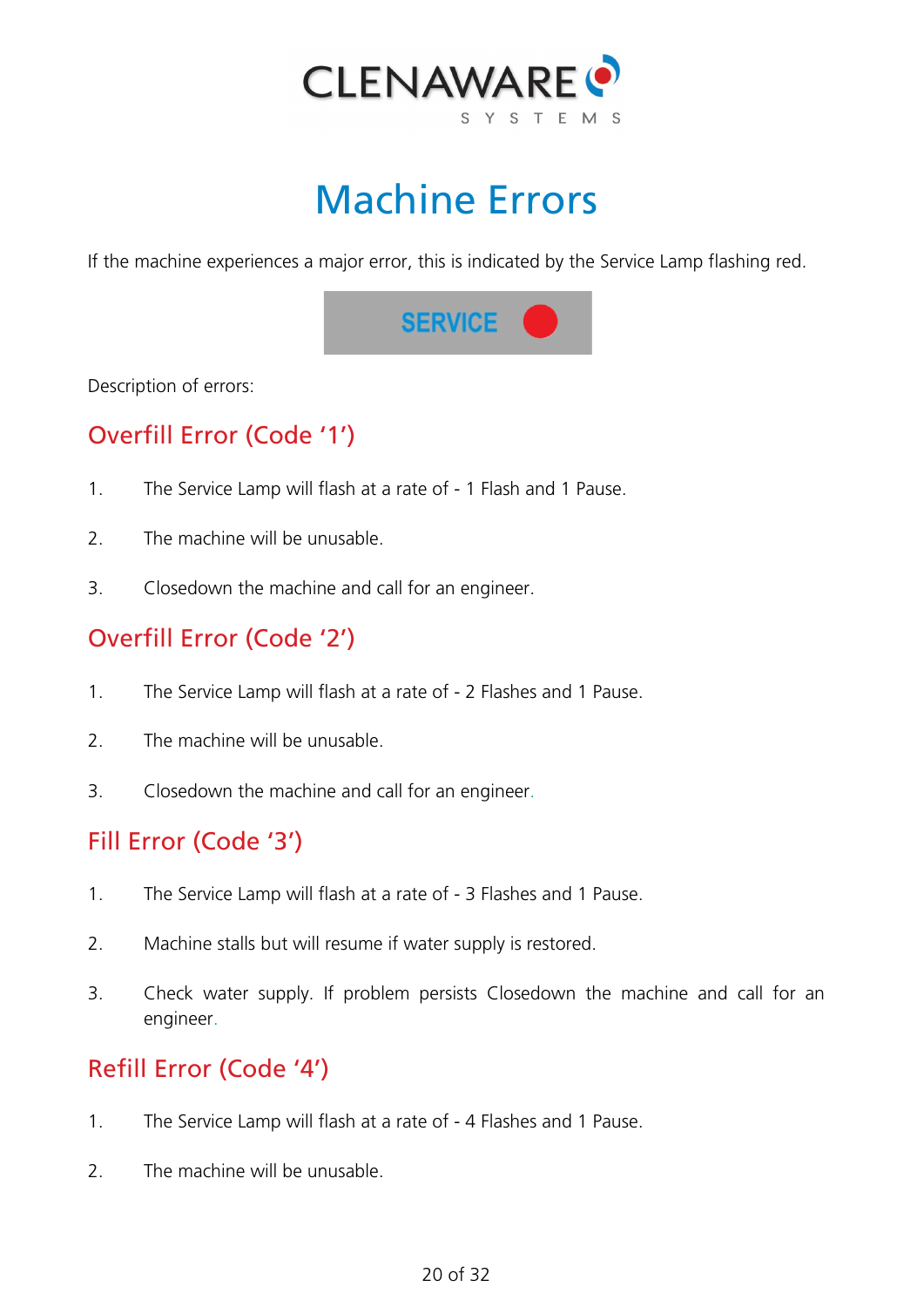

3. Closedown the machine and call for an engineer.

### Rinse Timeout Error (Code '5')

- 1. The Service Lamp will flash at a rate of 5 Flashes and 1 Pause.
- 2. The machine will be unusable.
- 3. Closedown the machine. Check and clean the Rinse Jets and restart the machine.
- 4. If problem persists, call for an engineer.

# Heating Error (Code '6')

- 1. The Service Lamp will flash at a rate of 6 Flashes and 1 Pause.
- 2. The machine will still be usable, but with limited internal water heating.
- 3. If problem persists, call for an engineer.

#### Temperature Sensing Error (Code '7')

- 1. The Service Lamp will flash at a rate of 7 Flashes and 1 Pause.
- 2. The machine will still be usable, but with limited internal water heating.
- 3. If problem persists, call for an engineer.

#### Temperature Sensing Error (Code '8')

- 1. The Service Lamp will flash at a rate of 8 Flashes and 1 Pause.
- 2. The machine will still be usable, but with limited internal water heating.
- 3. If problem persists, call for an engineer.

Note: To Close down the machine, press the Select Switch, followed by the Start Switch.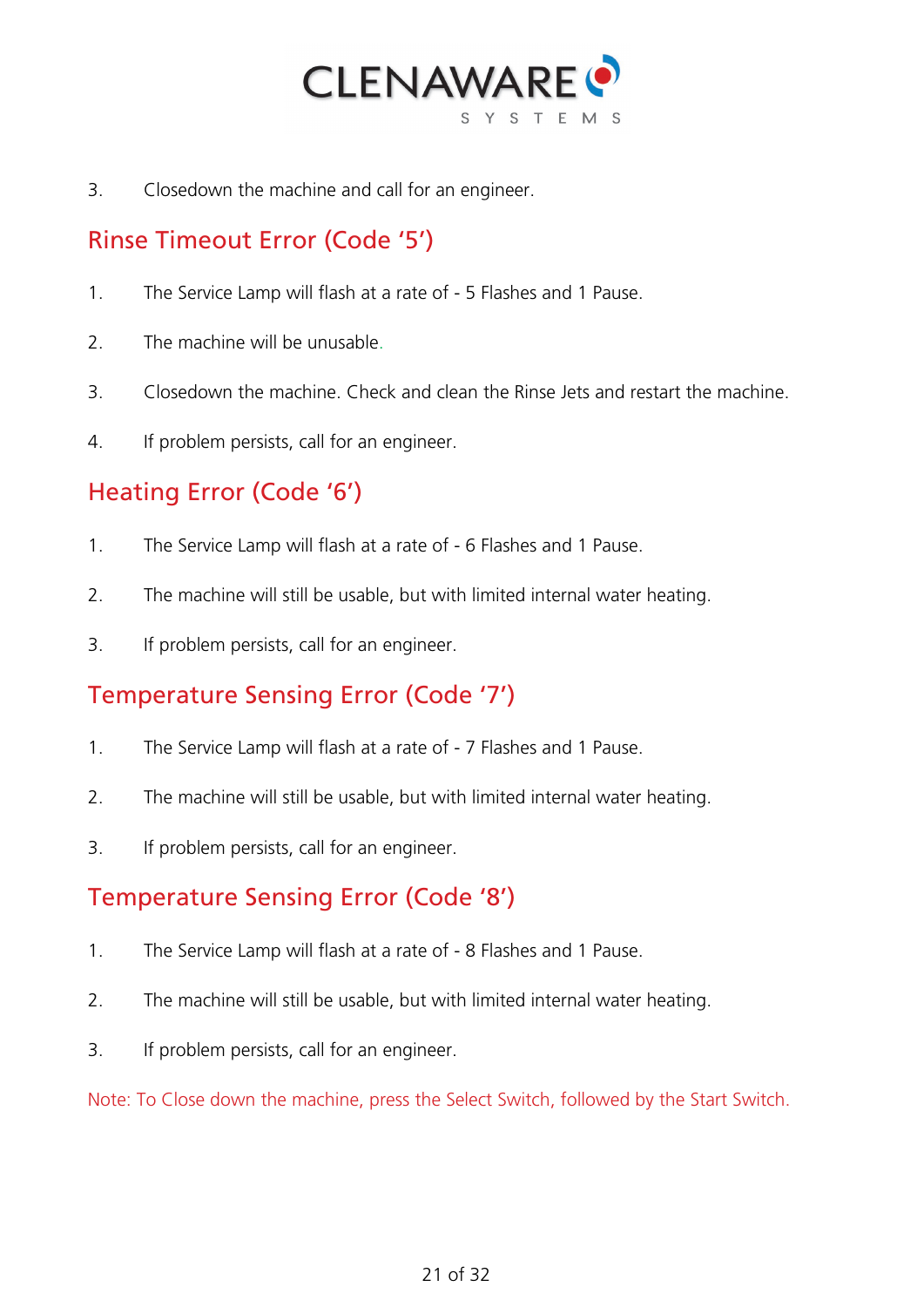

# Dishwasher Installation

# <span id="page-21-0"></span>Siting

The machine must be sited on a sound level surface, with adequate clearance for servicing. Allow 50mm extra width and height. Be sure to provide allowance for water, drain, and electrical connections, and for the positioning of two 5lt Chemical Bottles.

# Electrical Connection

Electrical connection must be carried out by a competent electrical engineer.

This class 1 appliance must be earthed.

The following instructions must be followed before connecting to the electrical supply.

- 1. Check that the supply voltage is within the range marked on the appliance rating plate.
- 2. The use of a Residual Current Device is recommended.
- 3. The power supply cord must be oil resistant, sheathed flexible cable not lighter than ordinary polychloroprene or other equivalent synthetic elastomer-sheathed cord (code HO7 RN-F).

# Single Phase Operation

The wires in the mains lead supplied are coloured in accordance with the following code:

| Green/Yellow | Earth   |
|--------------|---------|
| <b>Blue</b>  | Neutral |
| <b>Brown</b> | Live    |

As the colours of the wires in the mains lead of this appliance may not correspond with the colour markings on your supply terminals, proceed as follows:

- 1. The wire, which is coloured green and yellow, must be connected to the terminal marked "E" or by the earth symbol  $\frac{1}{\sqrt{2}}$ , or coloured green or green and yellow.
- 2. The wire, which is coloured blue, must be connected to the terminal marked "N" or, coloured black.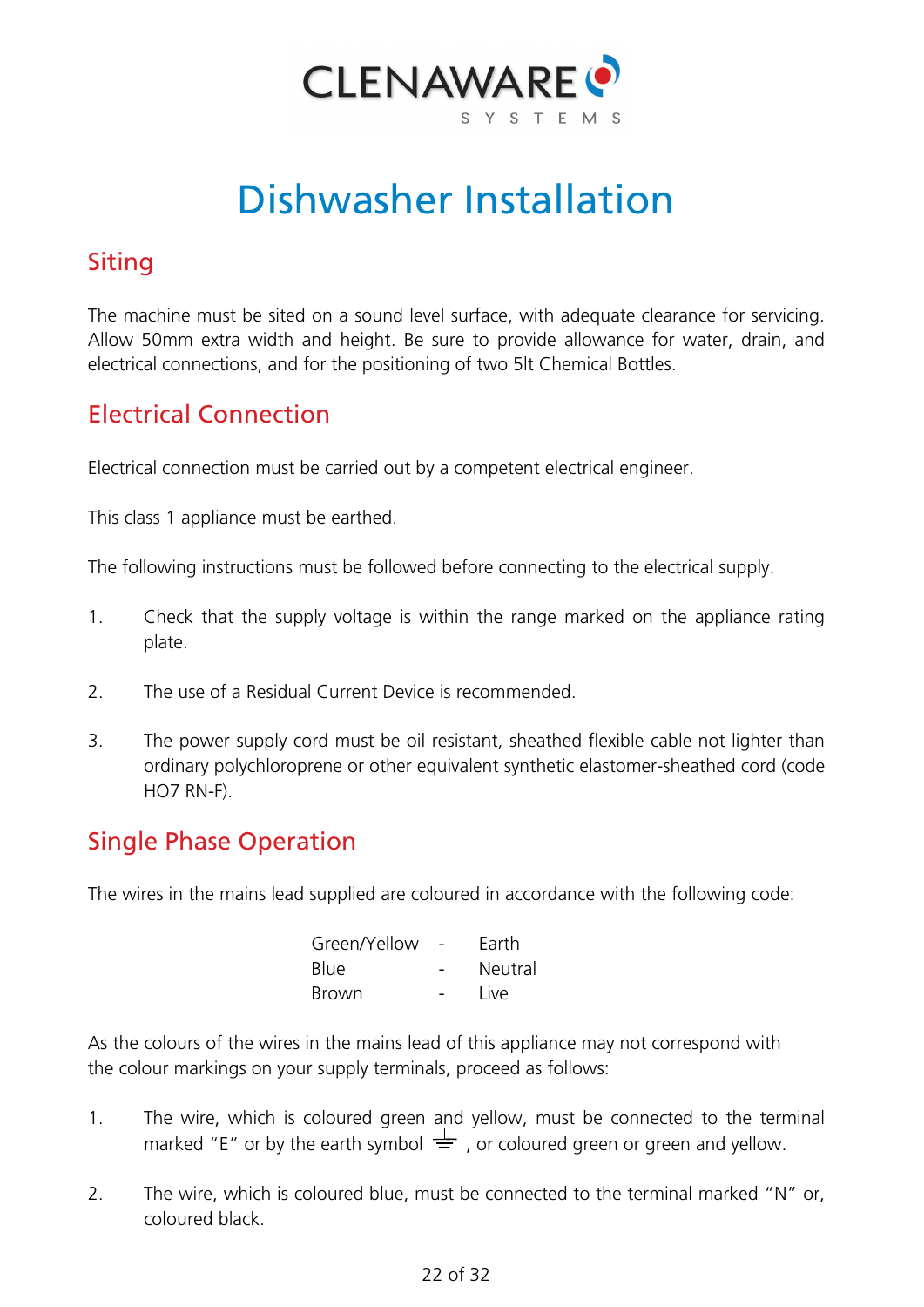

3. The wire, which is coloured brown, must be connected to the terminal marked "L" or, coloured red.

Connect to the electrical supply via a double pole-isolating device incorporated in the fixed wiring with contact separation of at least 3mm located within one metre of the machine so that the switch is in an easily accessible position. If in doubt, consult a qualified electrician.

### 30 Amp Operation (As Supplied)

Machines are supplied from the factory internally wired for 30 amp (5.5 kW) operation and fitted with a 4mm² Mains Cable. Connection must be made to a 230 - 240V 50Hz 30 amp supply. Fuse @ 25 amps.

# 13 Amp Operation (Optional On A Single Phase machine)

Machines can be de-rated for operation on a 13 amp supply by a competent engineer. This modification requires a change in mains cable type, and internal wiring changes as described behind the machines bottom front cover. Connection must be made to a 230 - 240V 50Hz 13 amp supply. Fuse @ 13 amps.

#### Three Phase Machine

A three phase machine must only be connected to a 3-phase + N electrical supply and cannot be de-rated to single phase operation.

The wires of the 5-core 2.5mm² mains lead supplied are coloured in accordance with the following code:

| Green/Yellow | Earth        |
|--------------|--------------|
| <b>Blue</b>  | Neutral      |
| <b>Brown</b> | Live Phase 1 |
| <b>Black</b> | Live Phase 2 |
| <b>Black</b> | Live Phase 3 |

As the colours of the wires in the mains lead of this appliance may not correspond with the colour markings on your supply terminals, proceed as follows:

- 1. The wire, which is coloured green and yellow, must be connected to the terminal marked "E" or by the earth symbol  $\frac{1}{\sqrt{2}}$ , or coloured green or green and yellow.
- 2. The wire coloured blue must be connected to the terminal marked "N".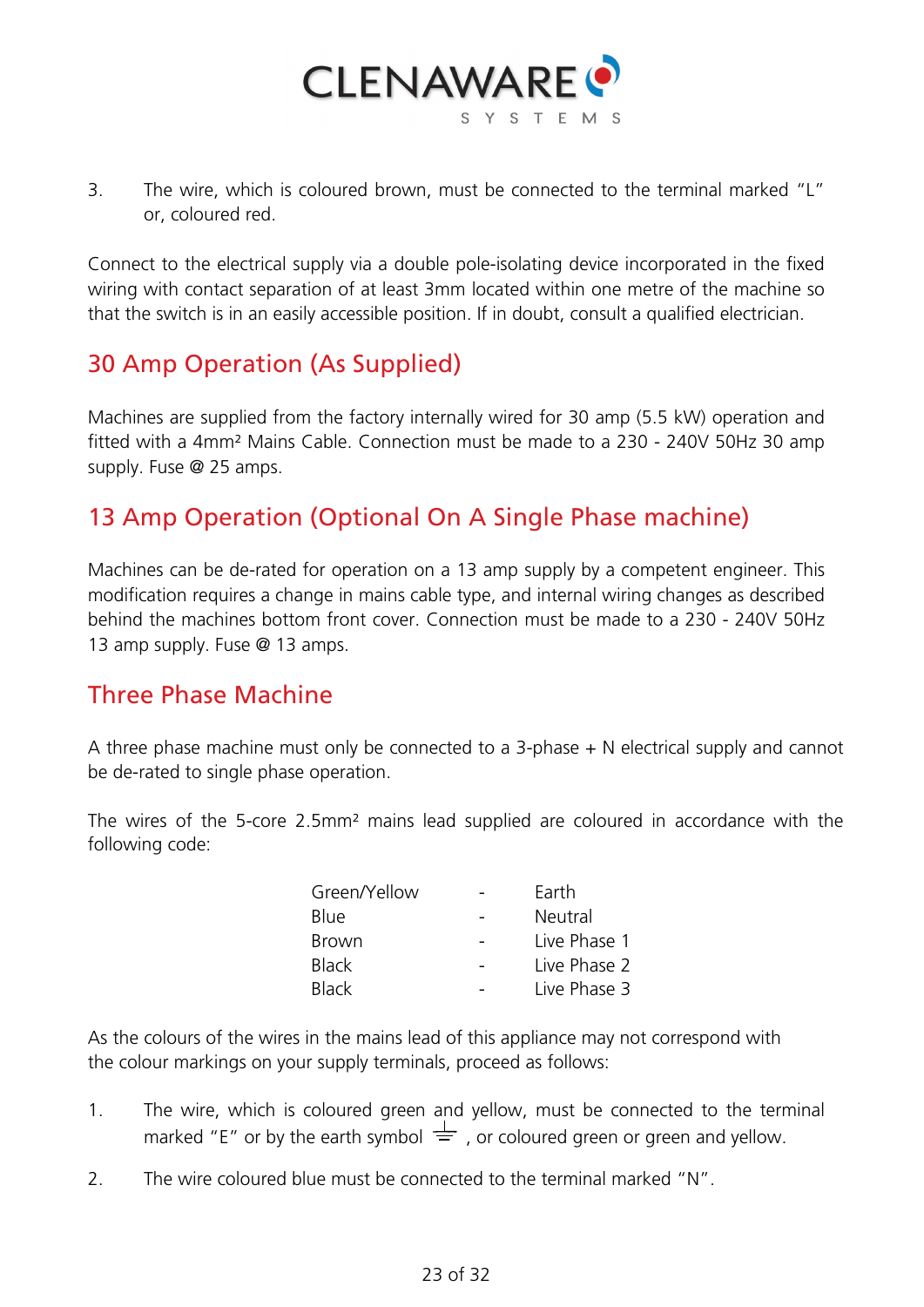

- 3. The wire coloured brown must be connected to the terminal marked "L1".
- 4. The wire coloured black must be connected to the terminal marked "L2".
- 5. The 2nd wire coloured black, must be connected to the terminal marked "L3".
- 6. Connection must be made to a 415v + N 50Hz supply. Fuse @ 15 amps/Phase.

Connect to the electrical supply via an all-pole isolating device incorporated in the fixed wiring with contact separation of at least 3mm located within one metre of the machine so that the switch is in an easily accessible position. If in doubt, consult a qualified electrician.

### Equipotential Bonding

This appliance is provided with a dedicated external terminal located on the lower rear cross member to facilitate the connection of an equipotential bonding conductor and is marked with the following symbol:



# Electrical Ratings

#### Single Phase 30A (As Supplied)

| Voltage | 230 - 240 V $\sim$ 50Hz |
|---------|-------------------------|
| Input   | 5.5 kW                  |
| Current | 23 amps                 |

#### Single Phase 13A (De-Rated Option On Single Phase Machine)

| Voltage | 230 - 240 V $\sim$ 50Hz |
|---------|-------------------------|
| Input   | 3 kW                    |
| Current | 13 amps                 |

#### Three Phase

| Voltage | 415 V $\sim$ 50Hz |
|---------|-------------------|
| Input   | 8 kW              |
| Current | 12 amps/Phase     |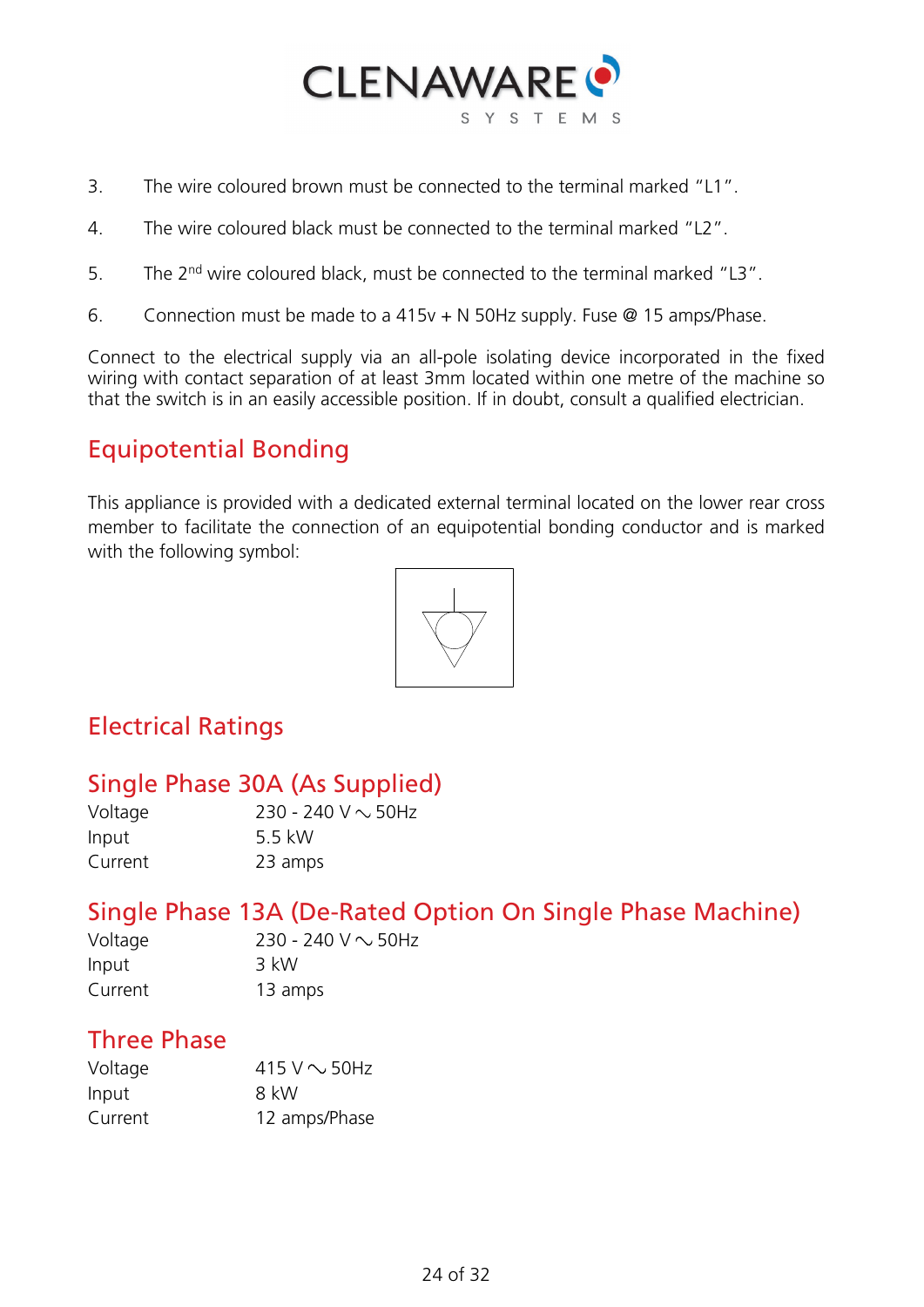

### Water Connection

The Jubilee 50 incorporates an integral Break Tank that has a Type 'A' Airgap that complies with the requirements of WRC IRN 001. The machine can be connected to storage, or direct to Mains Water Supply.

The machine incorporates an integral pumped rinse system, therefore external booster pumps are not required and should not be connected.

A single water connection is used for all filling. Connect a single hot or cold water supply to the Inlet Solenoid. A hot water supply is recommended.

- 1. Cold 50- 1000 kPa (0.5-10 bar) @ 5 litres/min (minimum),or
- 2. Hot 50 150 kPa (0.5-1.5 bar) @ 5 litres/min (minimum).
- 3. Maximum hot water supply temperature 60°C.

Connection is by a flexible hose, which terminates with ¾" BSP female fitting. The supply must be terminated with 34" BSP male threaded tap for machine isolation, and positioned within one metre of the machine.

#### Water Softeners

The water supply must not exceed 120mg/l calcium carbonate (CaCO3) equivalent to 8 degrees Clarke or the use of a water softener or filter will be required.

#### Drain Connection

This machine has a pumped waste system and requires a trapped 1½" open vent up-stand with the top 450mm from the base of the machine. Place non-kink hose and former into up-stand. Do not push the hose too far into the up-stand to avoid siphoning.

#### Detergent and Rinseaid Connection

Injection is automatic. The end of the suction hoses (clear for Detergent and blue for Rinseaid) should be fitted with the supplied Caps, Weights and Filters and placed into the base of the relevant containers.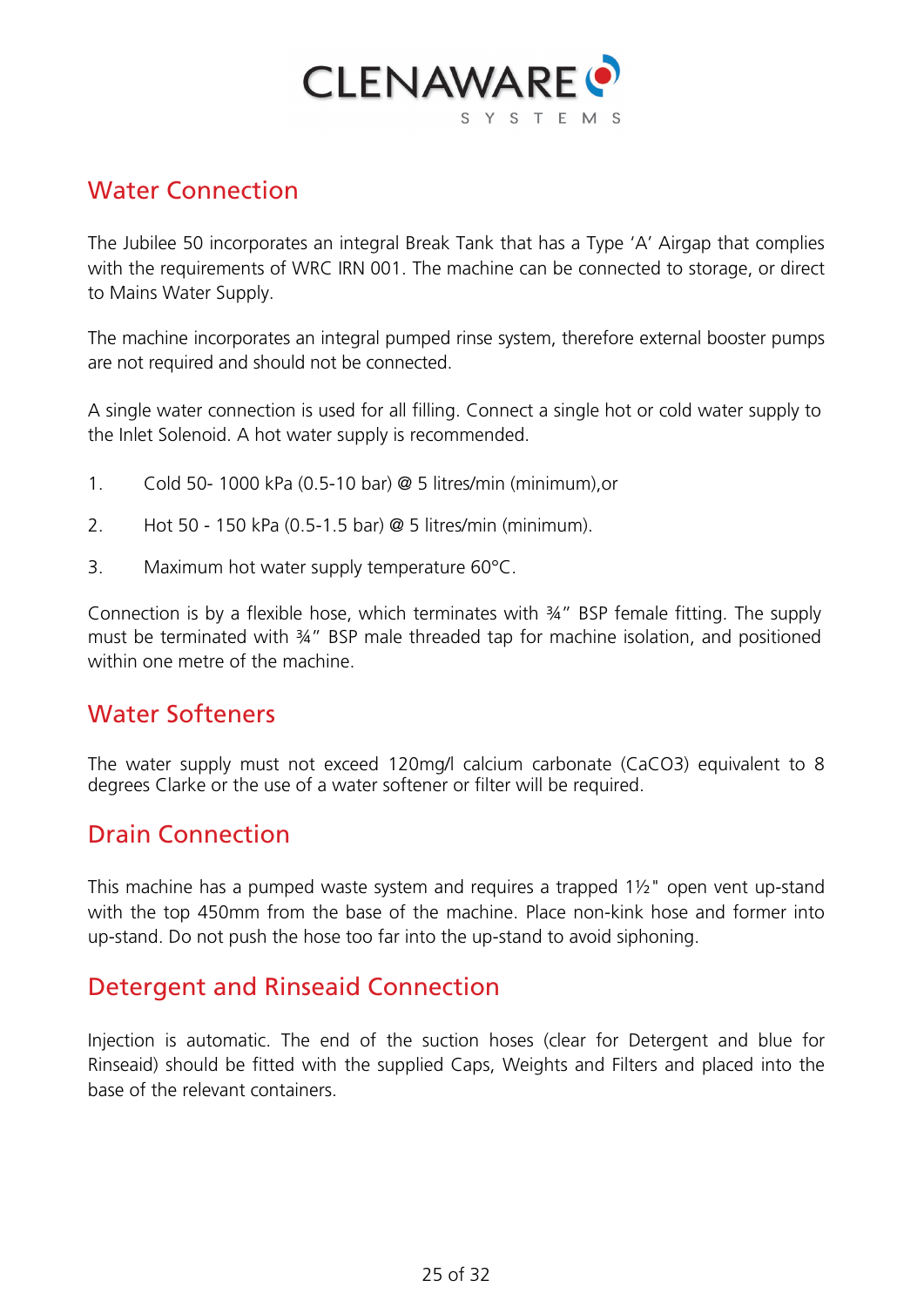

| <b>Model</b>                 | <b>Jubilee 50 MK5</b>                           |                     |                 |
|------------------------------|-------------------------------------------------|---------------------|-----------------|
| Part No                      | CS-A0035                                        |                     | CS-A0036        |
| <b>Electrical Connection</b> | 13 amp                                          | 30 amp              | 3 Phase         |
| Rack Size                    | 500mm                                           |                     |                 |
| Height Clearance             | 280mm                                           |                     |                 |
| Wash Cycle Time              | 2 - 3 - 4 min selectable                        |                     |                 |
| Water Used/Cycle             |                                                 | $6\frac{1}{2}$ lt's |                 |
| Supply Voltage               | 230 - 240V (1) 50Hz                             |                     | 415V (3+N) 50Hz |
| Power Input                  | 3 kW                                            | 5.5 kW              | 8 kW            |
| Fuse @                       | 13 amp                                          | 25 amp              | 15 amp/Phase    |
| Rinse Heater Power           | 2.5 kW                                          | 5 kW                | 7.5 kW          |
| Wash Pump Power              | 300W                                            |                     |                 |
| Wash Tank Capacity           | 61/2 Lt's                                       |                     |                 |
| Wash Temperature             | $60^{\circ}$ C                                  |                     |                 |
| Rinse Pump Power             | 300W                                            |                     |                 |
| Rinse Tank Capacity          | 61/2 Lt's                                       |                     |                 |
| Rinse Tank °C                | 80°C                                            |                     |                 |
| Water Pressure/Flow - Hot    | $\overline{0.5}$ -1.5 Bar @ 5 Lt/min (60°C max) |                     |                 |
| Water Pressure/Flow - Cold   | 0.5-10 Bar @ 5 Lt/min (5°C min)                 |                     |                 |
| Waste                        | Pumped + Empty Cycle                            |                     |                 |
| Rinseaid Dosing              | Adjustable Peristaltic Pump                     |                     |                 |
| Detergent Dosing             | Adjustable Peristaltic Pump                     |                     |                 |
| Operating Weight             | 92 Kg                                           |                     |                 |
| Shipping Weight              | 86 Kg                                           |                     |                 |



 $A = \overrightarrow{W}$ ater Supply  $D = \overrightarrow{D}$ rain  $M = \overrightarrow{E}$ lectric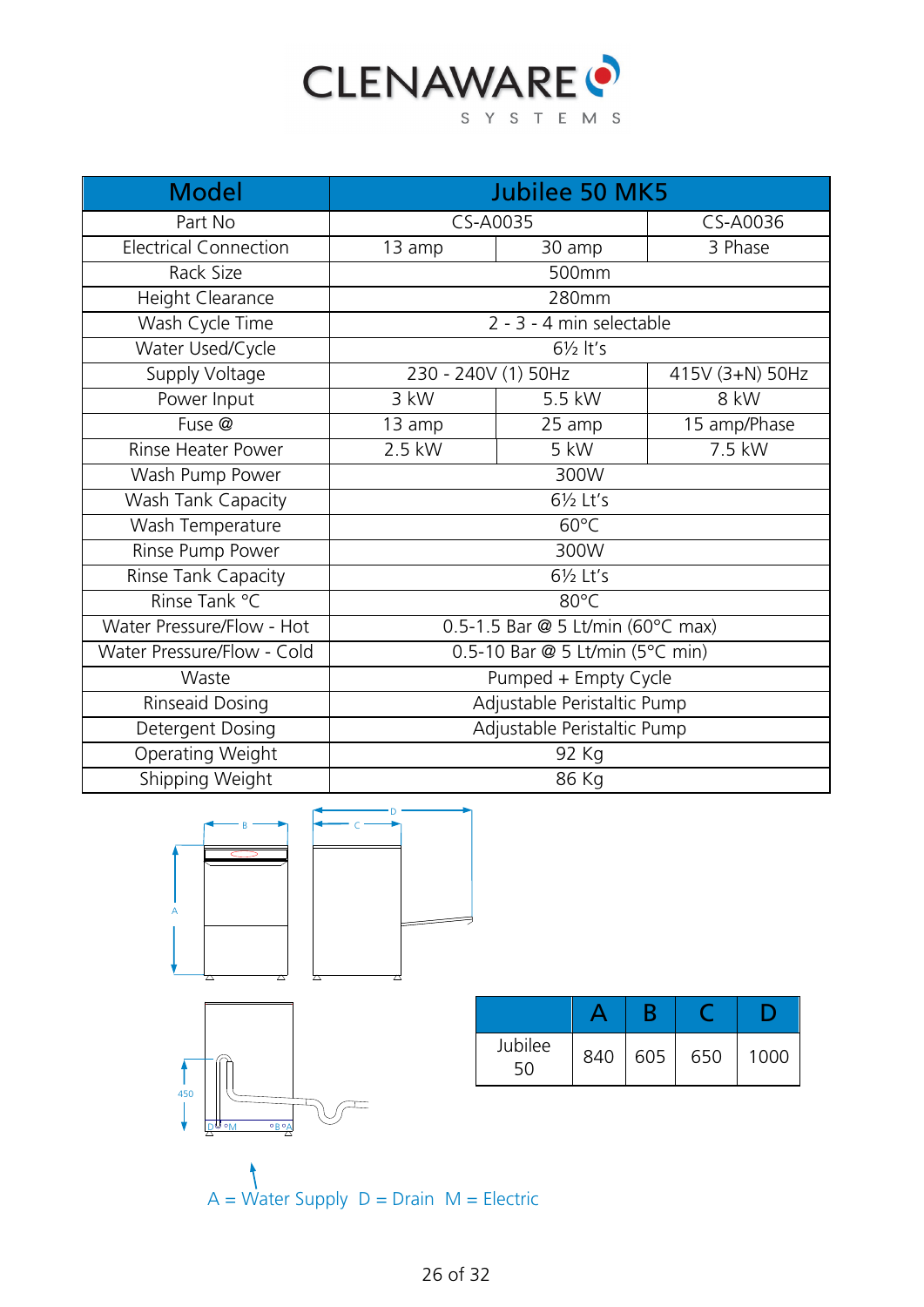

### Clenaware Systems Ltd Reserve The Right To Amend Specifications

#### <span id="page-26-0"></span>**WEEE**

This equipment contains electrical and electronic components.

At the end of it's life, this equipment should not be mixed with general waste during disposal.

For proper treatment, recovery and recycling, please take this equipment to a designated recycling facility. Please contact your local authority for further details of your nearest designated recycling facility.



Alternatively, you can contact your supplier of the equivalent new product to arrange disposal.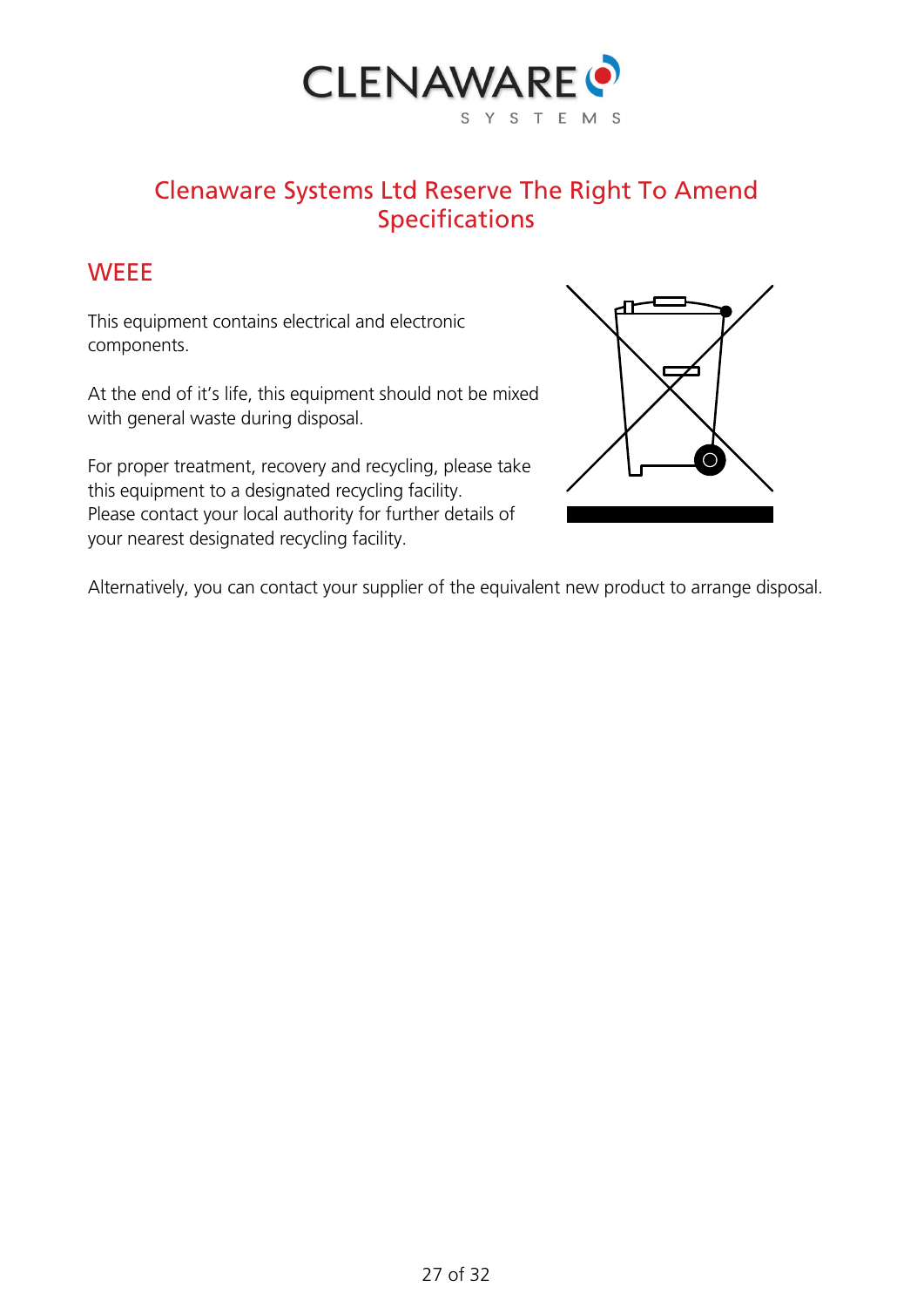

# Service And Warranty

#### <span id="page-27-1"></span><span id="page-27-0"></span>**Warranty**

All Clenaware Systems machines are covered by a 12 month guarantee.

Clenaware Systems Ltd guarantee that any and all products manufactured and marketed under the Clenaware Systems name and used in the correct way are free from defects in material and/or workmanship for a period of 12 months from the date of first installation.

All repairs will be carried out Monday to Friday and between the hours of 9.00am and 17.30pm.

The Clenaware Systems warranty covers any material or manufacturing and we will repair or replace any defect provided that:

- 1. Installation and commissioning was carried out by Clenaware Systems or an approved / nominated agent in accordance with the Clenaware Systems requirements as detailed in the user manual.
- 2. Products and/or components are not modified, altered or dismantled by unauthorised persons.
- 3. Products are maintained in accordance with the Clenaware Systems requirements by Clenaware Systems or an approved / nominated agent.
- 4. Products are cleaned and preventative maintenance carried out in accordance with the Clenaware Systems requirements as detailed in the owner's manual and on the care card.
- 5. Warranty service is performed by Clenaware Systems or an approved / nominated agent using genuine Clenaware Systems replacement parts supplied by Clenaware Systems or an approved / nominated agent.
- 6. A maintenance service has been carried out by Clenaware Systems or an approved / nominated agent at 12 months from purchase/installation. This is chargeable to the customer.
- 7. That chemicals used during normal operating are those recommended and purchased from Clenaware Systems or an approved / nominated agent.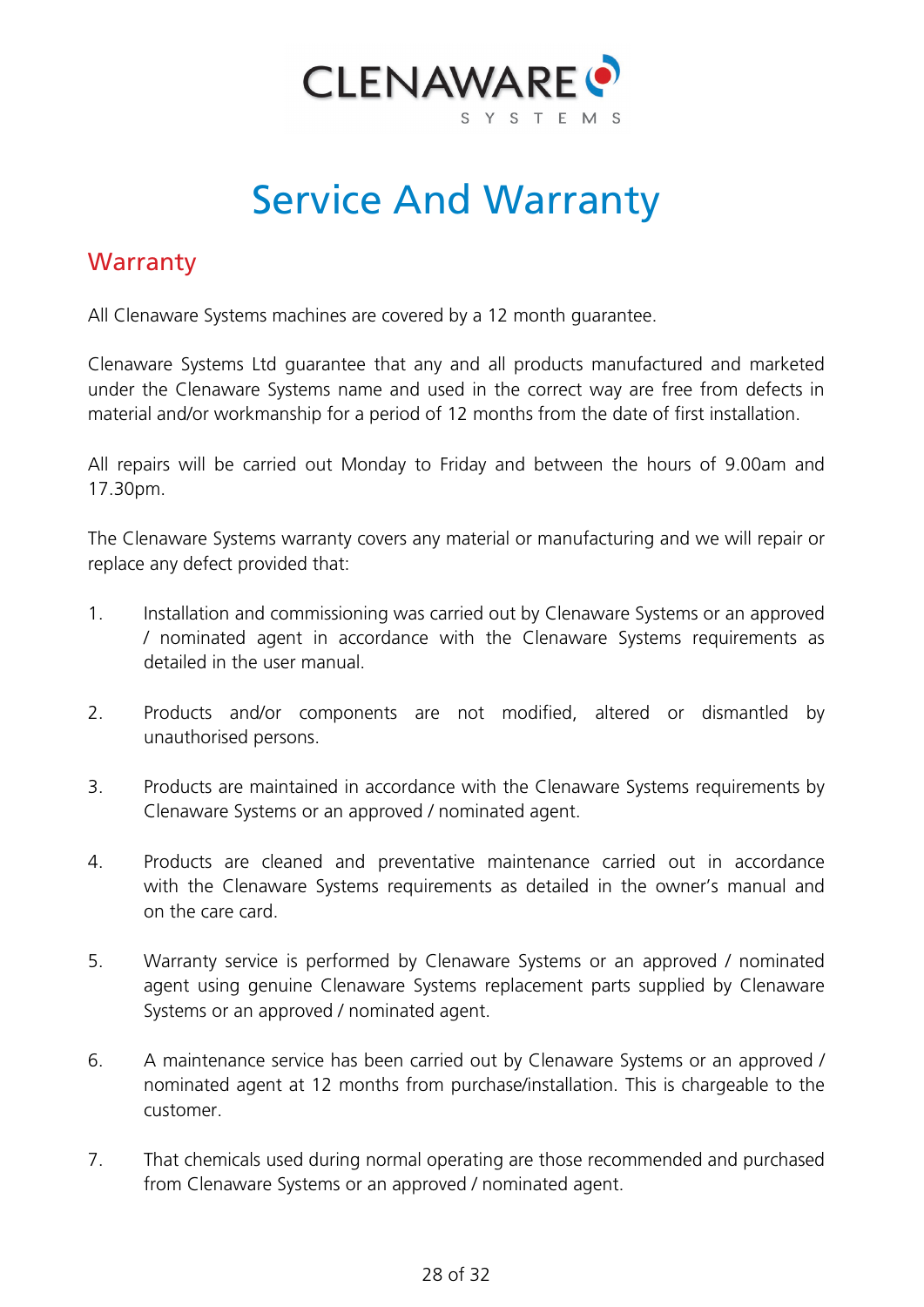

The Clenaware Systems warranty will not cover the following:

- 1. Failure or damage caused by misuse, accidental or malicious damage.
- 2. Failure or damage caused by the loss of or fluctuations in electrical power supply.
- 3. Failure or damage caused by water supply failure or any other plumbing or drainage problem. This includes any water treatment device connected to the product.
- 4. Labour and material costs associated with cleaning and preventative maintenance as detailed in the owner's manual or failure to perform a 12 month service.
- 5. Labour and material costs associated with replacing filters or other water treatment devices.
- 6. Labour and material costs where non recommended chemicals are used causing failure due to corrosion, loss of beer-head retention, taste, appearance, cleanliness of washed glassware, or the formation of lime scale within the machine.
- 7. Labour and material costs associated with failure or operating problems caused by incorrect installation.
- 8. Any consequential loss as a result of product failure.
- 9. No fault found calls; these will be chargeable to the customer.
- <span id="page-28-0"></span>10. Costs associated with repairs requested out of hours i.e. before 09.00 hours and after 17.30 hours, Monday to Friday, all day Saturday, Sunday and Public Holidays.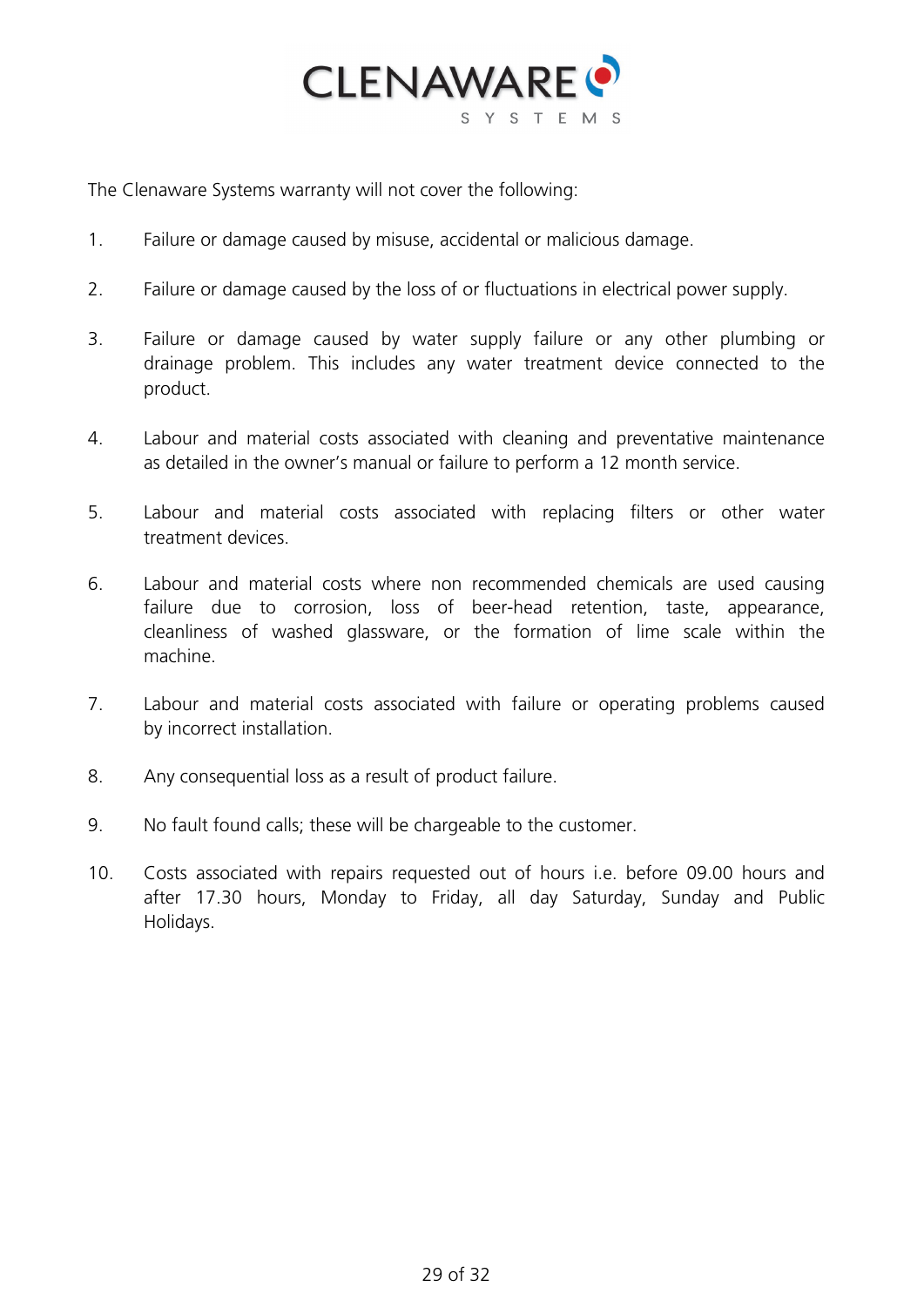

### Service

#### **Warranty**

- 1. All warranty service is performed by Clenaware Systems or an approved / nominated agent.
- 2. Warranty service is performed Monday to Friday and between the hours of 09.00am and 17.30pm.
- 3. All warranty claims should be logged by calling: 01933 666244.

Please have the following details to hand to speed up the processing of your call:

- a) Machine Serial Number
- b) Site Name
- c) Contact Name & Telephone Number
- d) Access Times
- e) Description of problem

When calling please try to avoid "Out Of Order", "It's Faulty" or "Not Washing Correctly" as the "Description of problem".

#### Maintenance & Servicing

- 1. A number of different types of service contract are available through Clenaware Systems or an approved / nominated agent.
- 2. All enquiries should be logged by calling: 01933 666244.
- 3. For further information or clarification on warranty and service please contact Clenaware Systems using the details on the last page of this document.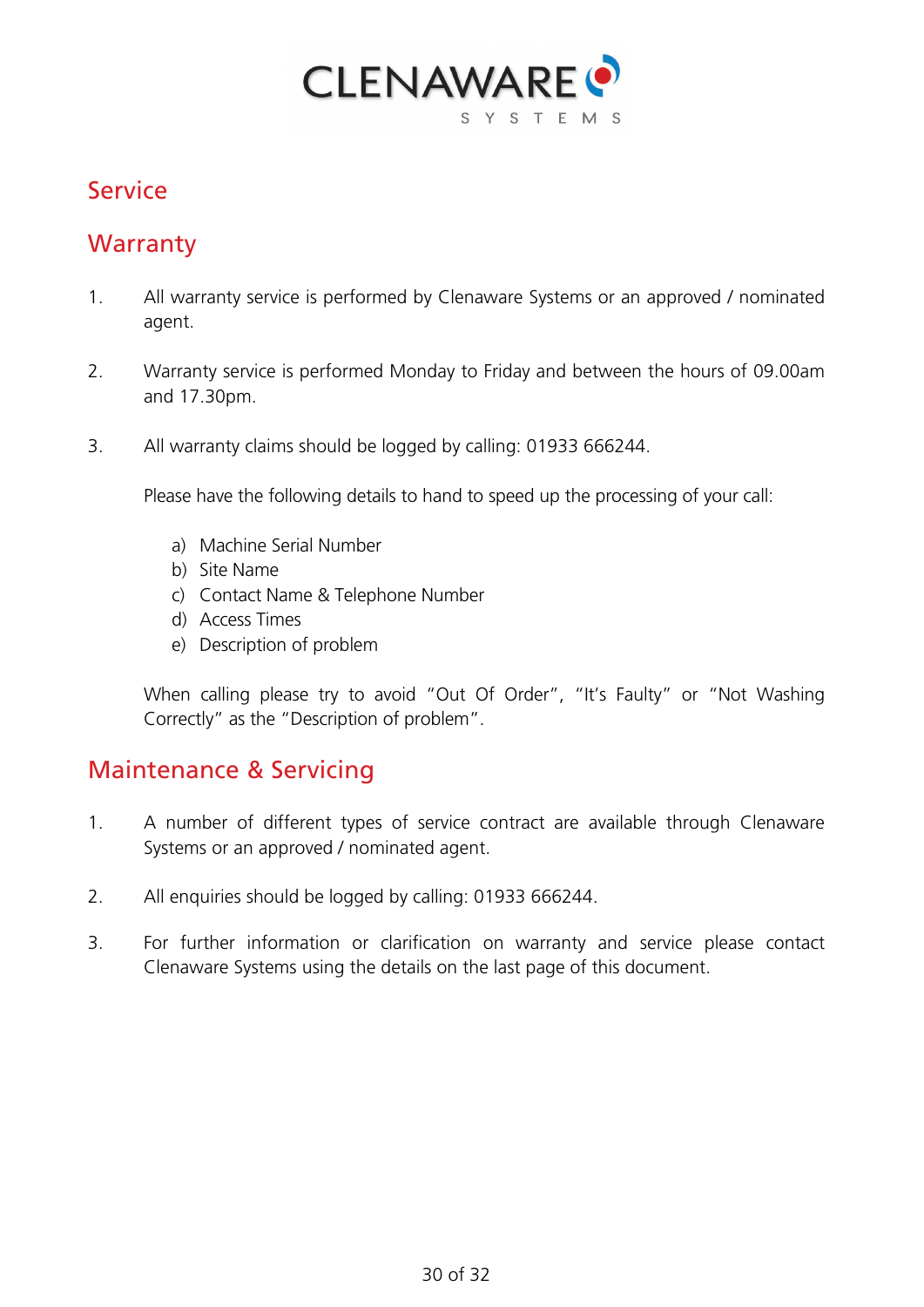

### <span id="page-30-0"></span>Disclaimer

- 1. Installation and commissioning of the Clenaware Systems machines should be carried out by Clenaware Systems or an approved / nominated agent in accordance with the Clenaware Systems requirements as detailed in the user manual. Failure to install and commission a machine in line with these requirements can invalidate the warranty.
- 2. As part of a process of ongoing innovation and brand development, Clenaware Systems reserves the right to change specifications without prior notice.
- 3. Brand Names, Trade Marks, Trade Names, Images and Drawings used in any documents relating to a Clenaware Systems product are for reference purposes only and should not be reproduced without the written permission of Clenaware Systems Ltd.